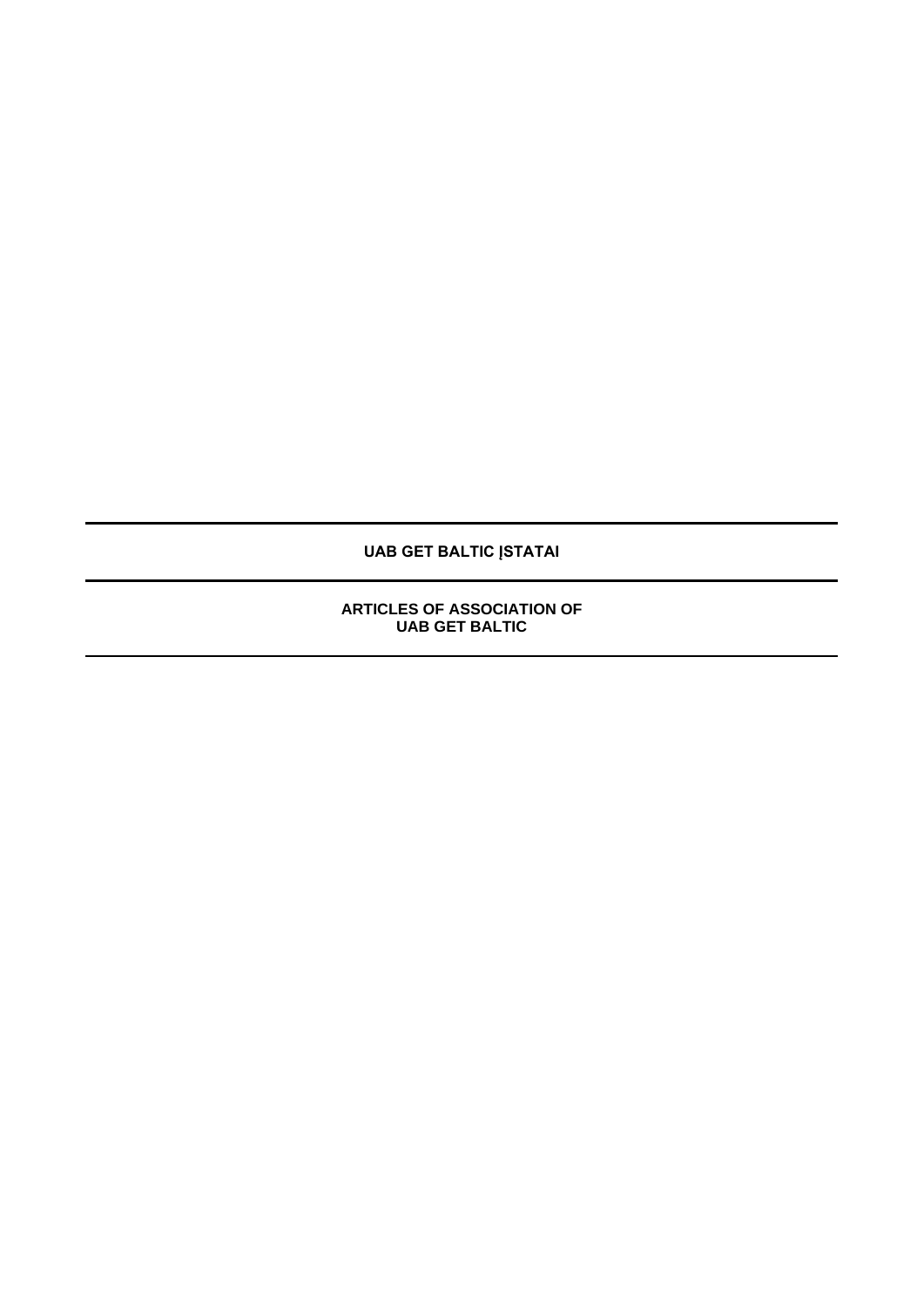## **UAB GET BALTIC**

## **ĮSTATAI**

## **I. BENDROJI DALIS I. GENERAL PART**

- 1. UAB GET Baltic (toliau Bendrovė) yra ribotos civilinės atsakomybės privatusis juridinis asmuo, kurio įstatinis kapitalas padalintas į akcijas.
- 2. Bendrovė atsako pagal savo prievoles jai nuosavybės teise priklausančiu turtu. Bendrovė neatsako pagal akcininkų prievoles, o akcininkai neatsako pagal Bendrovės prievoles. Akcininkai neturi kitų turtinių isipareigojimų Bendrovei, išskyrus įsipareigojimą nustatyta tvarka apmokėti visas pasirašytas akcijas emisijos kaina.
- 3. Bendrovės teisinė forma yra uždaroji akcinė bendrovė.
- 4. Bendrovės finansiniai metai yra kalendoriniai metai.
- 
- 6. Bendrovė kartu su patronuojančia bendrove AB "Amber Grid", kodas 303090867 (toliau Patronuojanti bendrovė) ir kitais UAB "EPSO-G", kodas 302826889 (toliau – EPSO-G) tiesiogiai ar netiesiogiai valdomais juridiniais asmenimis, sudaro įmonių grupę (toliau – Įmonių grupė).
- 7. Bendrovė savo veikloje vadovaujasi įstatymais, Europos Sąjungos ir tarptautiniais teisės aktais, kiek taikytina, kitais Lietuvos Respublikoje (toliau – LR) taikomais teisės aktais, LR energetikos ministerijos patvirtintomis UAB "EPSO-G" įmonių grupės korporatyvinio valdymo gairėmis su visais vėlesniais pakeitimais ir papildymais, o taip pat šiais įstatais (toliau – Įstatai), bendrais nustatyta tvarka patvirtintais Imonių grupės bei Bendrovės vidiniais dokumentais.

## **II. BENDROVĖS VEIKLOS TIKSLAI IR OBJEKTAS**

8. Bendrovės tikslas yra užsiimti ūkine-komercine veikla siekiant pelno.

## **ARTICLES OF ASSOCIATION OF UAB GET BALTIC**

- 1. UAB GET Baltic (hereinafter the Company) shall be a private legal entity of limited civil liability, the authorised capital of which shall be divided into shares.
- 2. The liability of the Company for its obligations shall be limited to the assets owned by the Company. The Company shall not be liable for the obligations of its shareholders and the shareholders shall not be liable for the obligations of the Company. The shareholders shall not have any other property obligations to the Company except for the obligation to pay for all subscribed shares at their issue price under the established procedure.
- 3. Legal form of the Company shall be a private limited liability company.
- 4. A financial year of the Company shall coincide with a calendar year.
- 5. Bendrovės veiklos trukmė neterminuota.  $\vert$  5. The duration of the Company shall be unlimited.
	- 6. The Company and its parent company AB Amber Grid, code 303090867 (hereinafter the Parent Company) as well as other legal entities directly or indirectly controlled by UAB EPSO-G, code 302826889 (hereinafter EPSO-G) shall form a group of companies (hereinafter referred to as the Group of Companies).
	- 7. In its activities the Company shall follow laws, legal acts of the European Union and international legal acts to the extent they are applicable, other legal acts applicable in the Republic of Lithuania (hereinafter the RoL),<br>corporate management quidelines (as corporate management guidelines (as amended) of EPSO-G Group approved by the Ministry of Energy of the RoL, also these Articles of Association (hereinafter the Articles of Association) and general internal documents of the Company and the Group of Companies approved according to the established procedure.

## **II. PURPOSES AND THE OBJECT OF ACTIVITIES OF THE COMPANY**

8. The purpose of the Company shall be to pursue economic-commercial activities with a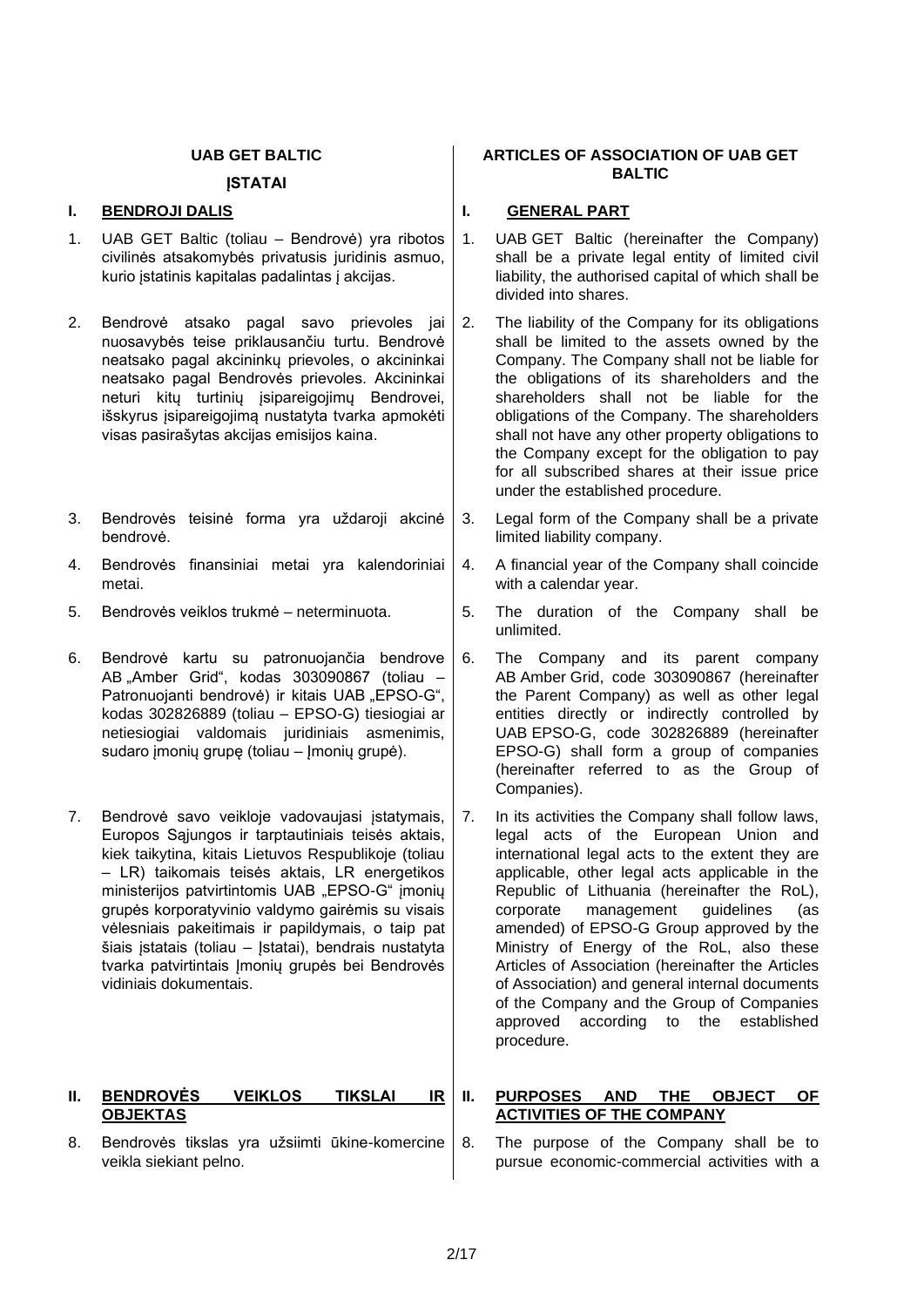- 9. Pagrindinė Bendrovės ūkinės-komercinės veiklos sritis yra gamtinių dujų biržos operatoriaus veikla licencijuojama pagal LR teisės aktus, o būtent gamtinių dujų prekybos gamtinių dujų biržoje organizavimas bei su gamtinių dujų biržos veikla susijusių paslaugų teikimas.
- 10. Bendrovė vykdydama komercinę-ūkinę veiklą, siekia šių ilgalaikių (strateginių) tikslų:
- (i) gamtinių dujų biržos veiklą vykdyti Baltijos šalyse ir Suomijoje;
- (ii) išnaudojant Baltijos jūros regiono šalių infrastruktūros, vartojimo, rinkos plėtros galimybes plėtoti veiklą;
- (iii) sudaryti palankias prekybos gamtinėmis dujomis biržoje sąlygas.
- 11. Bendrovė, vykdydama savo veiklą siekia tvaraus Bendrovės verslo vertės augimo bei ilgalaikės naudos akcininkams užtikrinimo, kartu siekdama įgyvendinti aukščiau nurodytus tikslus.
- 12. Bendrovė gali užsiimti ir kita ūkine-komercine veikla, neprieštaraujančia LR teisės aktams, jei taip nusprendžia Bendrovės organai, vadovaudamiesi Bendrovės istatais. Licencijuojamą veiklą ar veiklą, kuriai reikia gauti leidimus, Bendrovė gali vykdyti tik gavusi įstatymų nustatyta tvarka išduotas atitinkamas licencijas ar leidimus.

## **III. ĮSTATINIS KAPITALAS. AKCIJŲ SKAIČIUS PAGAL KLASES, JŲ NOMINALI VERTĖ BEI SUTEIKIAMOS TEISĖS**

- 13. Bendrovės įstatinis kapitalas yra lygus 580 450 Eur. Bendrovės įstatinis kapitalas padalintas į 3 055 000 paprastųjų vardinių akcijų. Vienos akcijos nominali vertė yra 0,19 Eur.
- 14. Visos Bendrovės akcijos yra nematerialios ir fiksuojamos įrašais akcininkų asmeninėse vertybinių popierių sąskaitose, kurias tvarko Bendrovė arba vertybinių popierių sąskaitų tvarkytojas, su kuriuo sudaroma sutartis dėl akcijų apskaitos tvarkymo.

view of gaining profit.

- 9. The main area of economic-commercial activities of the Company shall be the activities of a natural gas exchange operator licensed according to the legal acts of the RoL, namely, the organisation of natural gas trading on the natural gas exchange as well as the provision of services related to the operations of the natural gas exchange.
- 10. Within the framework of its activities, the Company pursues the following long-term (strategic) goals:
- (i) to perform operations of the natural gas exchange in the Baltic States and Finland;
- (ii) to develop its activities by exploiting the infrastructure, consumption and market development opportunities of the Baltic Sea region;
- (iii) to create favourable conditions for trade in natural gas on the exchange.
- 11. The Company, in performance of its activities, in addition to the above-mentioned goals, shall also seek sustainable growth of the value of the Company's business and ensuring longterm benefit for its shareholders.
- 12. The Company may engage in other economiccommercial activities that do not contradict the legislation of the RoL, if it is so decided by the Company's bodies in accordance with the Articles of Association of the Company. The Company may engage in activities that require a licence or a permit only after it obtains all required licences or permits issued as provided by laws.

## **III. AUTHORISED CAPITAL, NUMBER OF SHARES BY CLASS, THEIR PAR VALUE AND RIGHTS CARRIED BY THEM**

- 13. The authorised capital of the Company shall be EUR 580,450. The authorised capital of the Company shall be divided into 3,055,000 ordinary registered shares. The nominal value of one share shall be EUR 0.19.
- 14. All shares of the Company shall be book-entry shares. They shall be entered into shareholders' personal securities accounts which shall be managed by the Company or by a securities account manager with whom an agreement on the shares account management shall be concluded.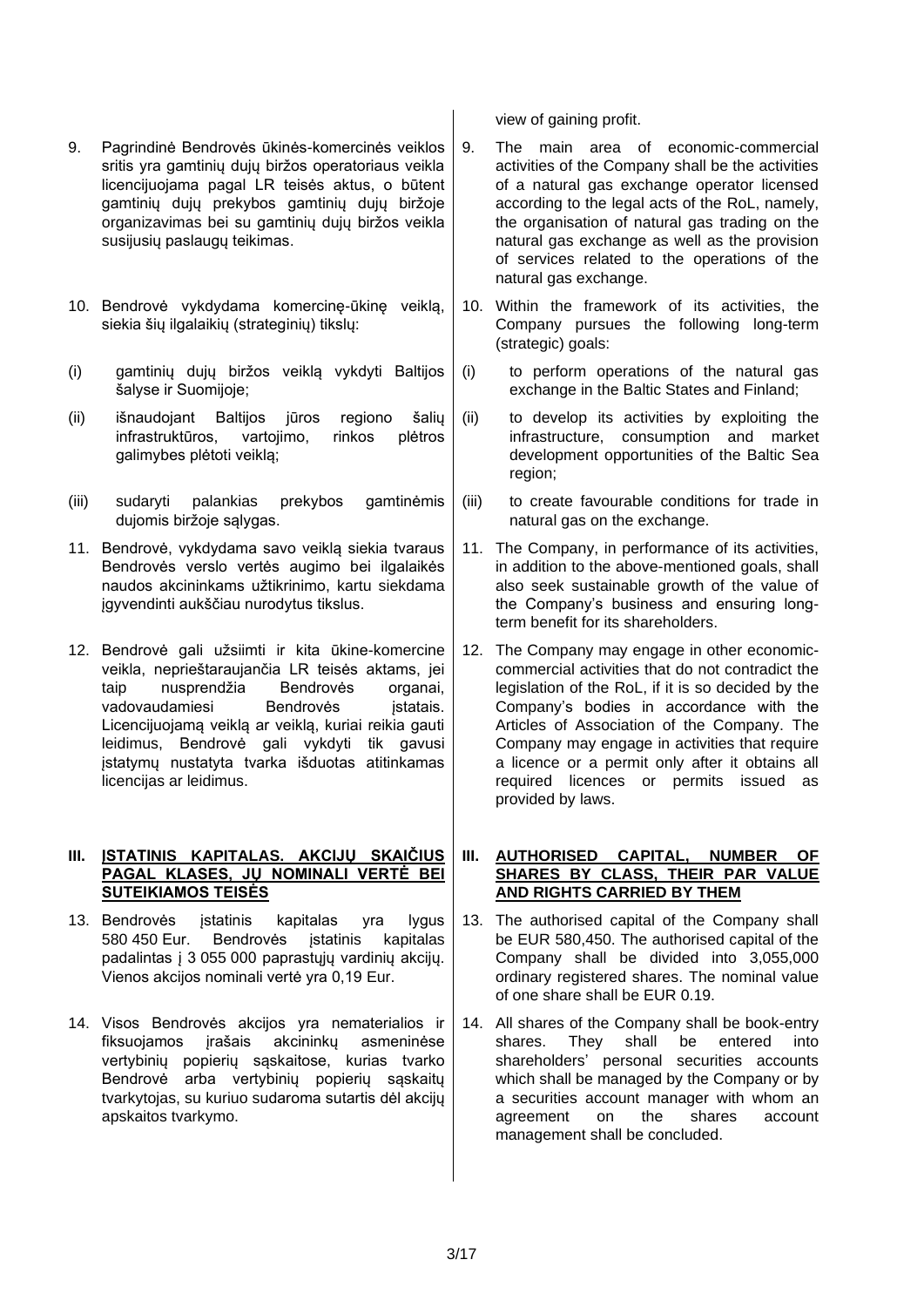- 15. Bendrovės akcininkai turi įstatymuose, kituose teisės aktuose ir šiuose įstatuose nustatytas teises ir pareigas.
- 16. Visi Bendrovės organai privalo veikti taip, kad<br>užtikrintu tinkamas salvgas Bendrovės užtikrintu tinkamas salvgas Bendrovės akcininkams realizuoti savo teises.

- 
- (i) visuotinis akcininkų susirinkimas (toliau Susirinkimas);
- 
- (iii) Bendrovės vadovas Bendrovės generalinis direktorius (toliau – Generalinis direktorius).
- 18. EPSO-G sudaromi audito komitetas (toliau AK) ir atlygio ir skyrimo komitetas (toliau – ASK) veikia kaip visos Įmonių grupės AK ir ASK, be kita ko, atlikdami ir Bendrovės AK ir ASK funkcijas.
- 19. Bendrovės organai sprendimus priima savarankiškai ir pagal kompetenciją, kuri jiems priskirta LR galiojančiais teisės aktais ir šiais Įstatais. Bendrovės organai visiškai atsako už priimtus sprendimus. Priimdami sprendimus Bendrovės organai privalo veikti Bendrovės ir Bendrovės akcininkų naudai.
- 20. Bendrovės organai, laikydamiesi LR galiojančių teisės aktu reikalavimu ir šių Įstatų privalo siekti Bendrovės veiklos tikslų bei atsižvelgti į bendrus Įmonių grupės interesus, siekiant užtikrinti vieningą Imonių grupės valdymo strategiją, veikti socialiai atsakingai, be kita ko, atsižvelgdami ir į tarptautiniuose standartuose itvirtintus pagrindinius aplinkosaugos, socialinius, finansinius bei etinius principus.
- 21. Bendrovės organai savo veikloje taip pat privalo vadovautis pagrindiniais Įmonių grupės korporatyvinio valdymo principais – Įmonių grupės veiklos skaidrumo, valstybės nuosavybės ir reguliavimo funkcijų atskyrimo, Imonių grupės

## **IV. AKCININKAI IR AKCININKŲ TEISĖS IV. SHAREHOLDERS AND SHAREHOLDERS' RIGHTS**

- 15. Shareholders of the Company shall have rights and obligations provided by laws and regulations as well as these Articles of Association.
- 16. All bodies of the Company shall act so, as to ensure proper conditions for the shareholders of the Company to exercise their rights.

## **V. BENDROVĖS ORGANAI IR VALDYMAS V. BODIES AND MANAGEMENT OF THE COMPANY**

- 17. Bendrovės organai yra šie: 17. Bodies of the Company shall be as follows:
	- (i) the general meeting of shareholders (hereinafter the Meeting);
- (ii) valdyba (toliau Valdyba);  $\vert$  (ii) the board (hereinafter the Board);
	- (iii) the head of the Company –the Chief Executive Officer of the Company (hereinafter the CEO).
	- 18. The audit committee (hereinafter the AC) and the remuneration and appointment committee (hereinafter the RAC) formed by EPSO-G shall operate as the AC and the RAC of the entire Group of Companies, *inter alia,* performing the functions of the AC and the RAC of the Company as well.
	- 19. The bodies of the Company shall take decisions independently and within the limits of their competence, as assigned to them by legal acts effective in the RoL and these Articles of Association. The bodies of the Company shall be fully liable for decisions taken by them. When taking decisions, bodies of the Company must act for the benefit of the Company and shareholders of the Company.
	- 20. The bodies of the Company, acting in compliance with effective legal acts of the RoL and these Articles of Association, shall seek to fulfil objectives of the Company and take into consideration the common objectives of the Group of Companies in order to ensure a unified management strategy of the Group of Companies, act in a socially responsible way, *inter alia*, taking into account main environmental protection, social, financial and ethical principles established by international standards.
	- 21. In their activities, the bodies of the Company also must follow main principles of corporate governance of the Group of Companies – transparency of the Group of Company's activities, separation of the state ownership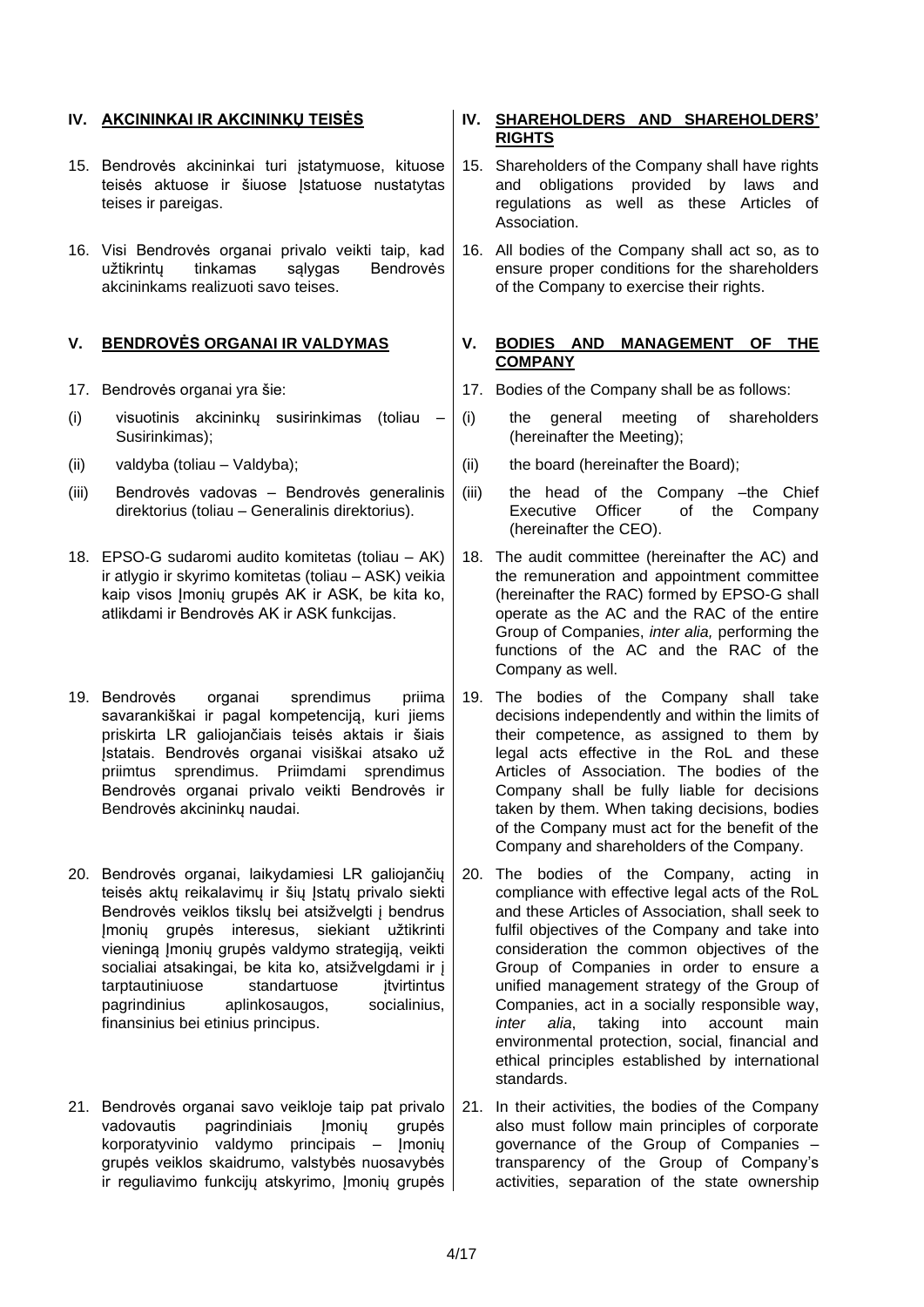tikslų apibrėžtumo bei jų tvarumo, akcininkų teisių tinkamo realizavimo.

- 22. Bendrovės valdymo organai, priimdami sprendimus ir veikdami jiems teisės aktais bei šiais Istatais suteiktos kompetencijos ribose, atsižvelgia ir į kitus Įmonių grupės korporatyvinio valdymo principus – atitikties teisės aktų reikalavimams ir geriausios praktikos standartams, veiklos efektyvumo, Įmonių grupės veiklų konkurencingumo, valdymo organų atsakomybės bei tinkamos atskaitomybės akcininkams.
- 23. Imoniu grupės mastu veikia centralizuota vidaus audito sistema, kurios veikimą užtikrina EPSO-G sudaromas vidaus audito funkcinis padalinys, atskaitingas EPSO-G valdybai.

- 24. Susirinkimo šaukimo, sprendimų priėmimo tvarka bei kompetencija nesiskiria nuo visuotinio akcininkų susirinkimo šaukimo, sprendimų priėmimo tvarkos bei kompetencijos, nurodytos LR akcinių bendrovių įstatyme (toliau – ABJ), išskyrus papildomą Susirinkimo kompetenciją, kuri numatyta šių Įstatų 25 straipsnyje.
- 25. Susirinkimas taip pat priima sprendimus dėl (papildoma Susirinkimo kompetencija):
- (i) pritarimo Valdybos sprendimui, numatam šių Įstatų 36 straipsnyje. Susirinkimas, pritardamas Valdybos sprendimui, numatytam šių Įstatų 3[60](#page-9-0) straipsnyje, be kita ko, pritaria ir esminėms tokio sandorio sąlygoms, kaip numatyta Įstatų 38 straipsnyje;
- (ii) Valdybos narių skyrimo ir atšaukimo, Valdybos narių atlygio nustatymo, metinio atlygio biudžeto Valdybos narių atlygiui ir su jų funkcijų Valdyboje atlikimu susijusioms išlaidoms nustatymo, sutarčių su Valdybos nariais dėl veiklos valdyboje sudarymo, standartinių tokių sutarčių sąlygų nustatymo;
- (iii) Valdybos narių nušalinimo arba nenušalinimo, kuomet yra priimami sprendimai, esant

and regulatory functions, certainty and sustainability of the goals of the Group of Companies, proper exercise of shareholders' rights.

- 22. Management bodies of the Company, when taking decisions and acting within the limits of competence assigned to them by legal acts and these Articles of Association, must also take into account other corporate governance principles of the Group of Companies, such as conformity to requirements of legal acts and standards of best practices, efficiency of activities, competitiveness of activities of the Group of Companies, liability of management bodies and proper reporting to shareholders.
- 23. The Group of Companies shall have a centralised audit system the functioning of which shall be ensured by the internal audit functional subdivision, which shall be formed by EPSO-G and shall report to the board of EPSO-G.

## **VI. VISUOTINIS AKCININKŲ SUSIRINKIMAS VI. GENERAL MEETING OF SHAREHOLDERS**

- 24. The procedure of convocation, the decisionmaking and the competence of the Meeting shall be as prescribed by the Law on Companies of RoL (hereinafter the Law on Companies), except for the additional competence of the Meeting provided by Article 25 of these Articles of Association.
- 25. The Meeting shall also adopt the following resolutions (additional competence of the Meeting):
- (i) approval of the resolution of the Board specified in Article 36 of these Articles of Association. By approving the resolution of the Board specified in Article 36 of these Articles of Association, the Meeting shall *inter alia* approve the essential terms and conditions of such a transaction, as provided in Article 38 of the Articles of Association;
- (ii) appointment and revocation of members of the Board, setting of remuneration for members of the Board, setting of the maximal budget for annual remuneration for members of the Board and costs related to the performance of their functions on the Board, conclusion of agreements with members of the Board regarding their service on the Board, setting of standard terms and conditions of such agreements;
- (iii) removal or non-removal of members of the Board during the adoption of resolutions in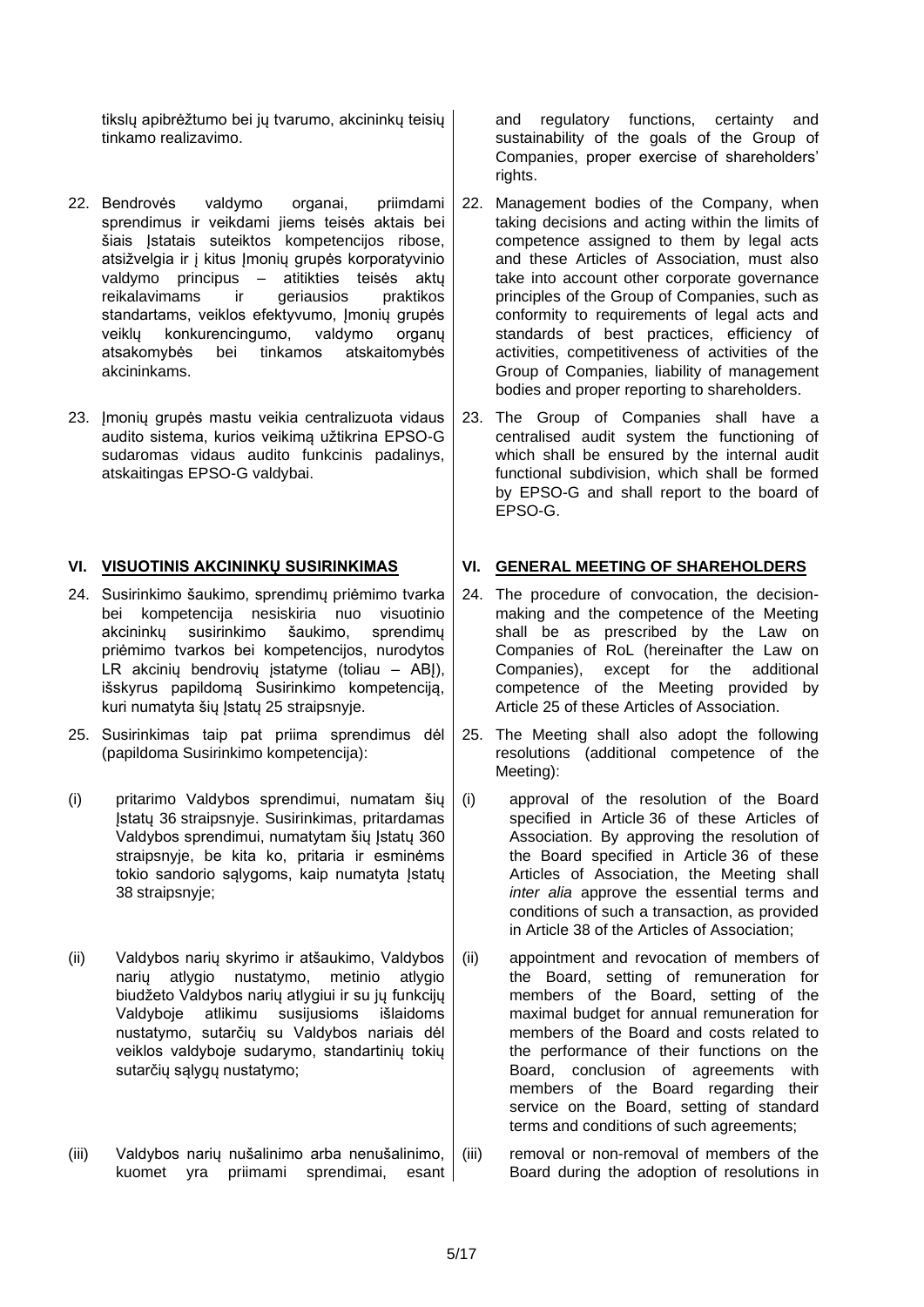Valdybos narių interesų konfliktui, šių Įstatų 42 straipsnyje numatytais atvejais.

- 26. Valdyba yra kolegialus Bendrovės valdymo organas, kurį sudaro 3 nariai. Valdybos narius 4 metų kadencijai, atsižvelgdamas į rekomendacijas, kurias teikia ASK, renka Susirinkimas, kuriam Valdyba yra atskaitinga. Valdybos nario nepertraukiamas kadencijos laikas yra ne ilgesnis kaip 2 pilnos kadencijos iš eilės, t. y. ne daugiau kaip 8 metai iš eilės.
- 27. Renkant Valdybos narius siekiama, kad Valdybos nariai turėtų kompetencijas, atsižvelgiant į Valdybos atsakomybės sritis ir funkcijas.
- 28. Valdybos nariu gali būti renkamas tik fizinis asmuo. Valdybos nariu negali būti:
- (i) asmuo pagal ABJ negalintis eitų tokių pareigų;  $\mid$  (i) a person who may not serve in this office
- (ii) asmuo, einantis priežiūros organo, valdymo organo ar administracijos nario pareigas energetikos įmonėje, vykdančioje elektros energijos gamybos ir (ar) tiekimo veiklą arba gamtinių dujų gavybos ir (ar) tiekimo veiklą arba kitu būdu dalyvaujantis šių įmonių valdyme ar priežiūroje;
- (iii) institucijų, reguliuojančių energetikos paslaugų teikimo srityje veikiančių subjektų veiklą ir atliekančių valstybinę energetikos sektoriaus priežiūrą, tarnautojai ir darbuotojai.
- 29. Susirinkimas, vertindamas kandidato į Valdybos narius tinkamumą eiti šias pareigas, įvertina jo atitikti šiuose Istatuose ir taikytinuose teisės aktuose nustatytiems reikalavimams. Tuo tikslu Susirinkimui turi būti pateikiami dokumentai, kurie pagrindžia kandidato atitiktį nustatytiems reikalavimams.
- 30. Kiekvienas kandidatas į Valdybos narius privalo pateikti Susirinkimui rašytinį sutikimą kandidatuoti į Valdybos narius ir kandidato interesų deklaraciją, joje nurodydamas visas aplinkybes, dėl kurių galėtų kilti kandidato interesų konfliktas,

the presence of a conflict of interest of Board members, as specified in Article 42 of these Articles of Association.

# **VII. VALDYBA VII. THE BOARD**

## **7.1. Valdybos sudarymas 7.1. Formation of the Board**

- 26. The Board shall be the collective management body of the Company consisting of three members. Having regard to the recommendations of the RAC, the Meeting (which is accountable to the Board) shall elect members of the Board for the term of office of four years. An uninterrupted term that a member of the Board may be in office shall be no longer than two full terms of office in sequence, i.e. no more than eight years in a row.
- 27. When electing Board members, efforts are made to ensure that members of the Board have competencies with due consideration to the responsibilities and functions of the Board.
- 28. Only a natural person may be elected as a member of the Board. The following persons cannot be members of the Board:
- under the Law on Companies;
- (ii) a person holding the office of a member of a supervisory body, management body or the administration in an energy company that performs electricity production and/or supply activities or natural gas production and/or supply activities or that participates in management of or supervision over such companies in any other way;
- (iii) civil servants and employees working in institutions that regulate activities of entities operating in the field of provision of energy services and performing state supervision over the energy sector.
- 29. The Meeting, assessing the suitability of a candidate for members of the Board, shall evaluate his/her conformity to requirements set in these Articles of Association and applicable legal acts. For this purpose, the Meeting must be provided with documents, which prove the candidate's conformity to the applicable requirements.
- 30. Each candidate to members of the Board must provide the Meeting with a written consent to be a candidate to members of the Board and the declaration of the candidate's interests, indicating all circumstances therein, which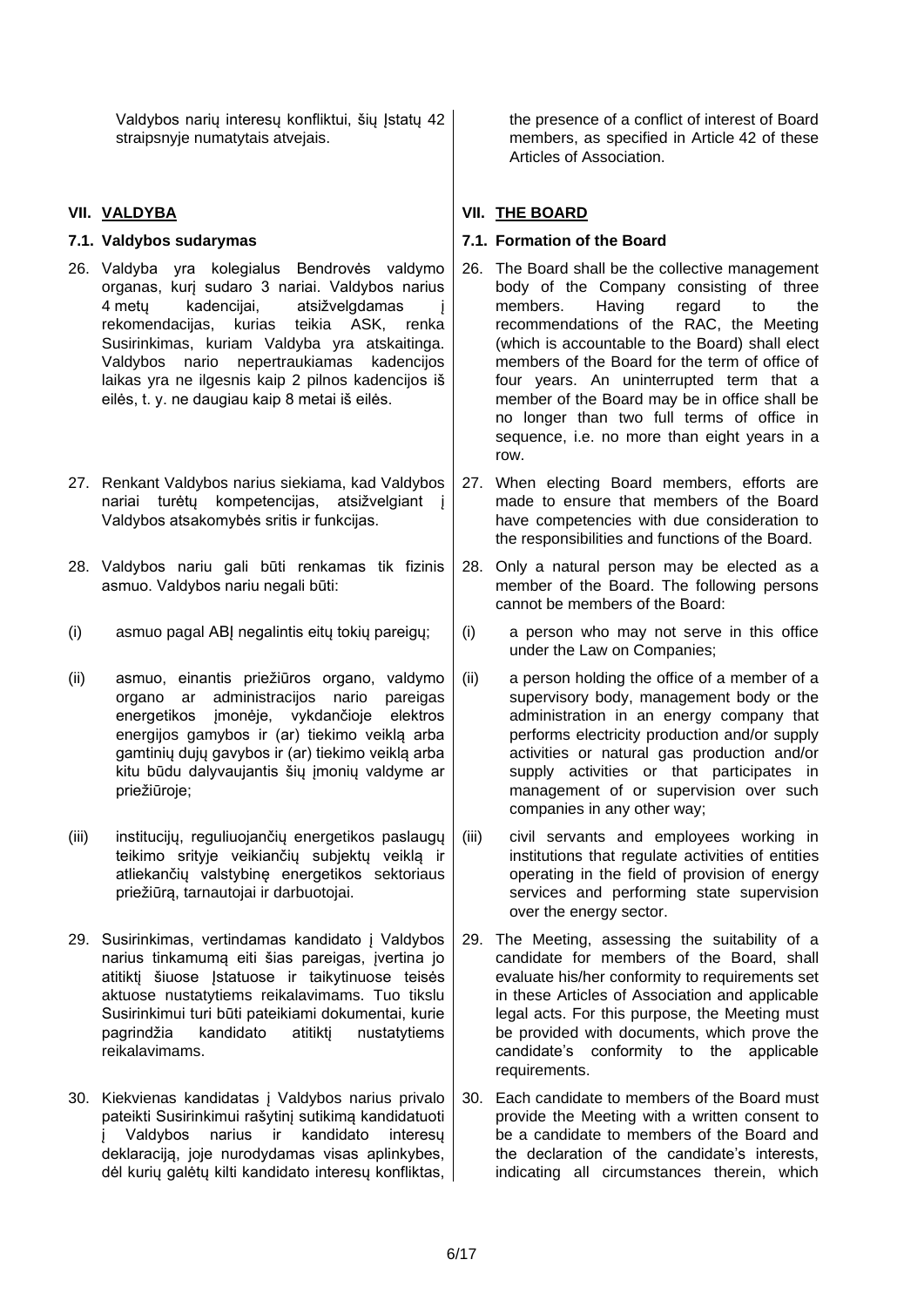t. y. situacija, kai tokio asmens asmeniniai interesai būtų susiję (tiesiogiai arba netiesiogiai) su sprendimais, kuriuos priiminėtų toks asmuo eidamas Valdybos nario pareigas. Atsiradus naujoms aplinkybėms, dėl kurių galėtų kilti Valdybos nario interesų konfliktas, Valdybos narys apie tokias naujas aplinkybes privalo nedelsiant informuoti Valdybą bei atskirą pranešima pateiki Bendrovei Imoniu grupės kolegialių organų narių, vadovų ir darbuotojų interesų valdymo politikoje nustatyta tvarka.

- 31. Valdybos nariai gali dirbti kitą darbą ar užimti kitas pareigas, kurios būtų suderinamos su jų veikla Valdyboje, įskaitant, bet neapsiribojant, vadovaujančių pareigų kituose juridiniuose asmenyse ėjimą, darbą valstybės ar statutinėje tarnyboje, pareigas Bendrovėje ir kituose juridiniuose asmenyse (laikantis šių Įstatų 28 straipsnyje nustatytų ribojimų), tik iš anksto apie tai informavę Valdybą.
- 32. Susirinkimo sprendimu su Valdybos nariais, prieš jiems pradedant eiti pareigas Valdyboje gali būti sudaromos sutartys dėl veiklos Valdyboje, kuriose numatomos jų teisės, pareigos ir atsakomybė. Visi išrinkti Valdybos nariai nedelsiant pasirašo įsipareigojimą neatskleisti Bendrovės komercinių (gamybinių) paslapčių ir konfidencialios informacijos, kuris gali būti įtvirtintas sutartyje dėl veiklos Valdyboje arba pasirašomas atskirai.

- 33. Valdybos kompetencija nesiskiria nuo ABĮ nustatytos valdybos kompetencijos, išskyrus papildomą kompetenciją, nustatytą šių Įstatų 34- 38 straipsniuose.
- 
- (i) Bendrovės Prekybos gamtinių dujų biržoje reglamentą;
- (ii) Bendrovės strategiją ir jos įgyvendinimo planą ne trumpesniam nei 3 metų laikotarpiui; stebi Bendrovės strategijos ir įgyvendinimo plano įgyvendinimą ir tvirtina metinę strategijos įgyvendinimo ataskaitą;

might trigger a conflict of interest of the candidate, i.e. a situation when personal interests of such person would be related, either directly or indirectly, to resolutions to be adopted by such person in his/her line of duty as a member of the Board. Upon appearance of new circumstances, which could trigger a conflict of interest of a member of the Board, the member of the Board must immediately inform the Board about such new circumstances and submit a separate notice to the Company following the procedure established by the policy of the management of interests of members of collective bodies, chief executives and employees of the Group of Companies.

- 31. Members of the Board may have another job or hold another office, which would be compatible with their service on the Board, including, without limitation, holding managerial positions in other legal entities, work in civil service or statutory service, holding an office in the Company and other legal entities (with due consideration to the restrictions applicable under Article 28 of these Articles of Association), only with the prior notice to the Board.
- 32. By a decision of the Meeting, agreements may be concluded with members of the Board, before they take office in the Board, regarding their service on the Board, which will provide for their rights, duties and liability. All elected members of the Board shall immediately sign undertakings not to disclose commercial (trade) secrets of the Company and confidential information, which may be included into the agreement regarding the service on the Board or signed separately.

## **7.2. Valdybos kompetencija 7.2. Competence of the Board**

- 33. The competence of the Board shall not be different from the competence of the board established in the Law on Companies, except for the additional competence provided for in Article 34-38 of these Articles of Association.
- 34. Valdyba svarsto ir tvirtina: 34. The Board shall consider and approve:
	- (i) the Regulation of Trading on the Natural Gas Exchange by the Company;
	- (ii) the Company's strategy and the plan for the implementation thereof for the period of at least three years; shall monitor the implementation of the Company's strategy and the implementation plan and shall approve the annual strategy implementation report;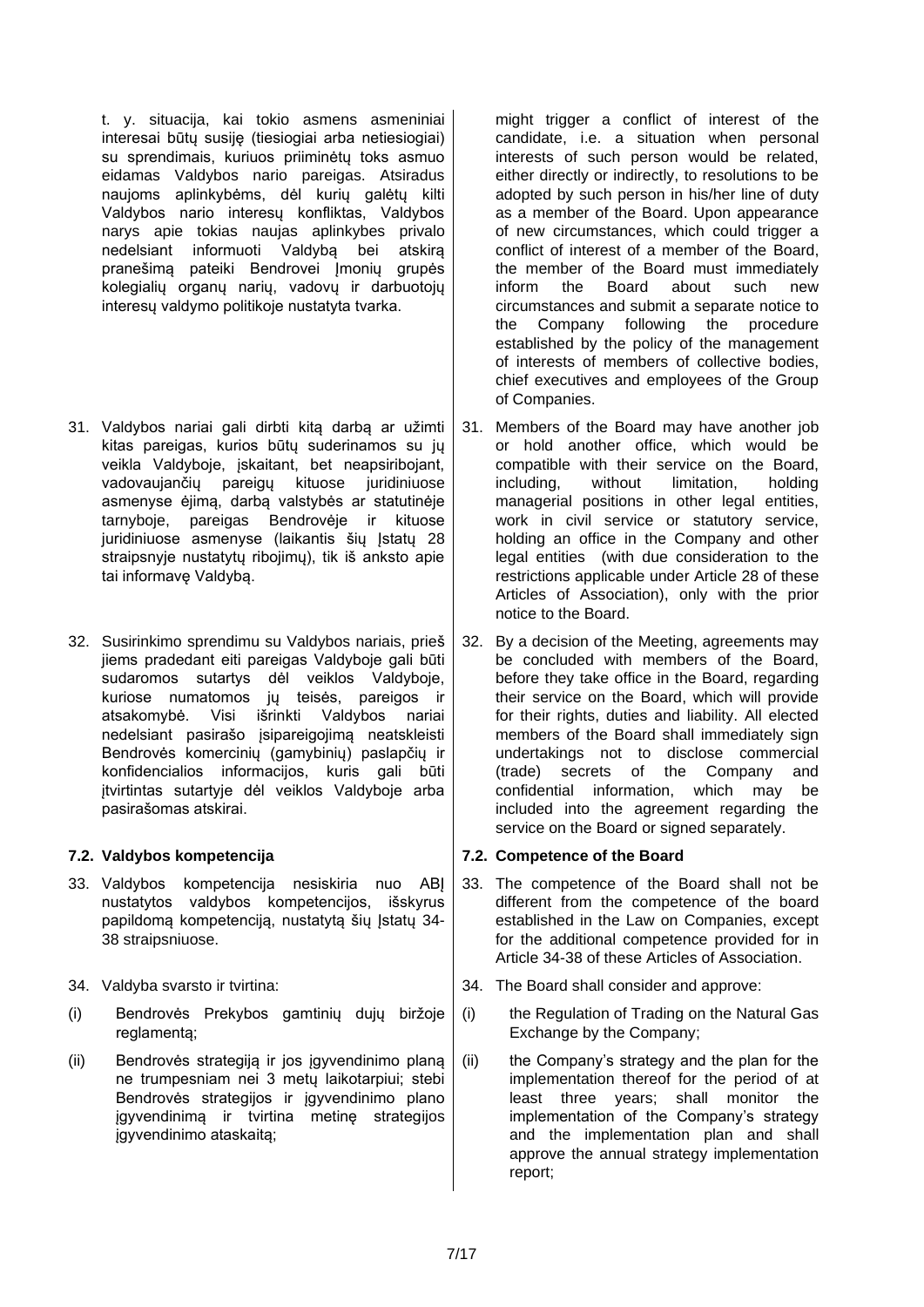- (iii) Bendrovės metinį biudžetą ir veiklos tikslus;  $\|$  (iii) the annual budget and the goals of activities
- (iv) sandorių esminių sąlygų sąrašą (pagal sandorių tipus) ir sandorių, dėl kurių sudarymo sprendimą priima Valdyba, sudarymo tvarką;
- (v) informacijos, kuri laikoma Bendrovės komercine (gamybine) paslaptimi ir konfidencialia informacija, sąrašą, ir tokios informacijos naudojimo (saugojimo) Bendrovėje principus;
- (vi) Generalinio direktoriaus pareiginius nuostatus, nustato jo atlyginimą, metinius veiklos tikslus, kitas darbo sutarties sąlygas, skatina jį ir skiria nuobaudas;
- (vii) Įmonių grupės dokumentus (gaires, politikas, tvarkas ir pan.) bei sprendžia dėl jų taikymo apimties Bendrovėje, kitus Bendrovės strateginę veiklą reglamentuojančius dokumentus.
- 
- (i) dėl prekybos sistemos keitimo ar kitų prekybos sistemų naudojimo Bendrovėje;
- (ii) dėl obligacijų išleidimo (išskyrus konvertuojamąsias obligacijas);
- (iii) dėl Bendrovės filialų ar atstovybių steigimo jų veiklos nutraukimo, taip pat dėl jų nuostatų patvirtinimo ir keitimo, vadovų skyrimo bei atšaukimo;
- (iv) dėl Bendrovės dalyvavimo asociacijų ar bet kokios formos juridinių asmenų susivienijimų veikloje;
- (v) Bendrovei tapti kitų juridinių asmenų steigėja, dalyve, o taip pat sprendimus dėl Bendrovės turimų akcijų (pajų, dalių) skaičiaus didinimo bei mažinimo ar kitokio šių akcijų (pajų, dalių) suteikiamų teisių pasikeitimo, tvirtina akcijų pasirašymo sutarčių pagrindines sąlygas;
- (vi) dėl Bendrovės kaip kitų juridinių asmenų dalyvio teisių (įskaitant ir balsavimo teisę dalyvių susirinkime) realizavimo;
- (vii) įsigyti prekes, paslaugas ar darbus iš (vii) acquisition of goods, services or works from
- of the Company;
- (iv) the list of essential terms and conditions of transactions (by transaction type) and the procedure of entry into transactions the resolution on the entry into which shall be adopted by the Board;
- (v) the list of information that is considered a commercial (production) secret and confidential information of the Company, and the principles of use (storage) of such information;
- (vi) the job description and the remuneration of the CEO, the annual goals of CEO activities and other terms and conditions of the employment contract, shall provide incentives for CEO and shall impose penalties;
- (vii) documents (guidelines, policies, procedures, etc.) of the Group of Companies and shall decide on the scope of their application in the Company; also, other documents regulating the strategic activities of the Company.
- 35. Valdyba priima sprendimus: 35. The Board shall adopt resolutions on the following:
	- (i) change of the trading system or use of other trading systems by the Company;
	- (ii) issue of bonds (except for convertible bonds);
	- (iii) establishment of branches or representative offices of the Company, termination of activities thereof; also, on the approval and amendment of their regulations and the appointment and removal from office of heads thereof;
	- (iv) participation of the Company in the activities of associations or corporations of legal entities of any form;
	- (v) becoming a founder or a participant of other legal entities; also, resolutions on the increasing or reduction of the number of shares (stocks, stakes) held by the Company or any other change in the rights carried by such shares (stocks, stakes), and shall approve the principal terms and conditions of share subscription agreements;
	- (vi) exercising of the rights of the Company as a stakeholder of other legal entities (including the right to vote at a meeting of stakeholders);
	-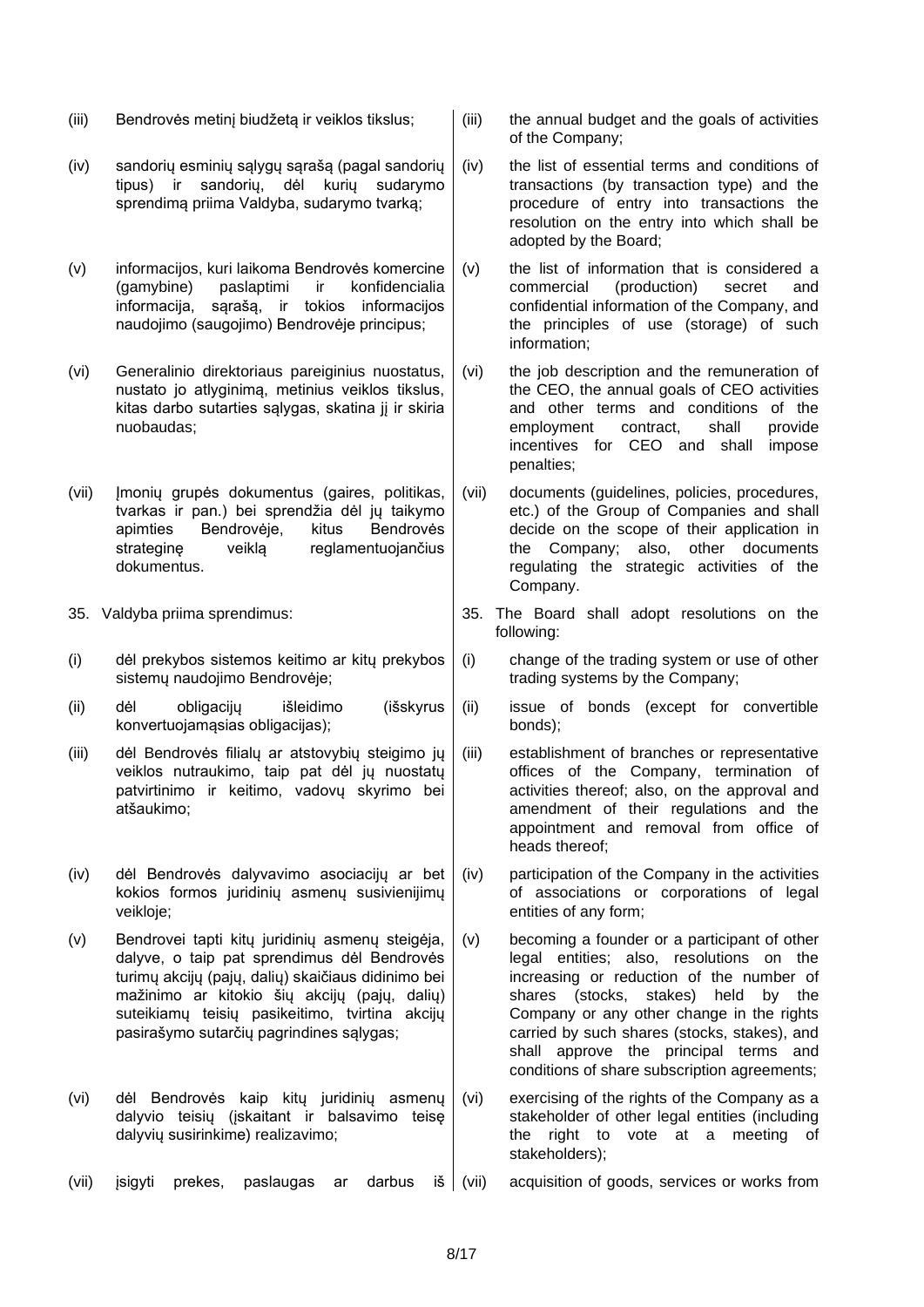Patronuojančios bendrovės ir (ar) kitų akcininkų – nepriklausomai nuo vertės;

- (viii) dėl turto, kurio balansinė vertė didesnė kaip 60 000 Eur, investavimo ir (arba) perleidimo (skaičiuojama atskirai kiekvienai sandorio rūšiai);
- (ix) dėl bet kokių sandorių, kuriuose numatyta, jog tuo atveju, jeigu Bendrovė netinkamai vykdys savo isipareigojimus pagal toki sandorį, Bendrovė turės sumokėti netesybas, viršijančias 60 000 Eur;
- (x) dėl Bendrovei priklausančio turto nuomos, įkeitimo ar hipotekos sandorių, nepriklausomai nuo sandorio vertės;
- (xi) dėl kitų asmenų prievolių, kurių suma didesnė kaip 60 000 Eur, įvykdymo laidavimo ar garantavimo;
- (xii) dėl turto įsigijimo ar sukūrimo už kainą, didesnę kaip 60 000 Eur;
- (xiii) dėl sudaromų piniginių lėšų skolinimosi arba piniginių lėšų skolinimo sandorių, išskyrus skolinimo sandorius, kurie yra sudaromi pagal Valdybos patvirtintą tvarką;
- (xiv) dėl taikos sutarčių sudarymo ir (arba) ieškinio (priešieškinio, skundo) atsisakymo arba lygiaverčio procesinio veiksmo, kuriuo iš esmės užbaigiamas ginčas, atlikimo teisminiuose (arbitražo) ginčuose, kuriuose Bendrovei reiškiamas ir (arba) Bendrovė reiškia reikalavimą, didesnį kaip 60 000 Eur, taip pat sprendimus dėl ieškinio (priešieškinio, skundo) pateikimo, jei ieškinio suma yra didesnė kaip 60 000 Eur, o su reguliuojančia institucija – nepriklausomai nuo vertės;
- (xv) dėl sutartinių netesybų ir (arba) kitų sutartinių sankcijų netaikymo Bendrovės kontrahentams, jei tokių netesybų (ir) arba kitų sutartinių sankcijų dydis yra didesnis kaip 60 000 Eur;
- (xvi) pradėti vykdyti naujo pobūdžio veiklą ar nutraukti konkrečią vykdomą veiklą, jeigu sprendimas nutraukti konkrečią vykdomą veiklą yra daromas ne dėl privalomųjų teisės aktų reikalavimų, teismo ar arbitražo privalomo sprendimo vykdymo;
- (xvii) sudaryti bet kokius kitus sandorius (nepaminėtus šių Įstatų atskiruose punktuose), kurių suma yra didesnė kaip 60 000 Eur, išskyrus sandorius, sudaromus organizuojant

the Parent Company and/or other shareholders, irrespective of the value thereof;

- (viii) investment and/or transfer of assets the book value whereof exceeds EUR 60,000 (calculated individually for each type of transaction);
- (ix) any transactions providing that the Company should have to pay a penalty exceeding EUR 60,000 in the event of the Company's failure to duly perform its obligations under such transaction;
- (x) entry in lease, pledge or mortgage transactions related with Company's assets, irrespective of the value thereof ;
- (xi) offering of a surety or a guarantee for the discharge of obligations of other persons the amount whereof exceeds EUR 60,000;
- (xii) acquisition or construction of assets for the price exceeding EUR 60,000;
- (xiii) entry into transactions on the borrowing or lending of funds, except for lending transactions entered into according to the procedure approved by the Board;
- (xiv) conclusion of a peaceful settlement agreement and/or waiver of an action (counteraction, appeal), or performance of an equivalent procedural step that essentially puts an end to a dispute in judicial (arbitration) disputes in which a claim asserted against the Company or a claim asserted by the Company exceeds EUR 60,000; also, resolutions on lodging an action (counteraction, appeal) if the value of the action exceeds EUR 60,000 or, in the case of a regulatory authority, irrespective of the value;
- (xv) exemption of contracting parties of the Company from the contractual penalty and/or other contractual sanctions, if the amount of such penalty and/or other contractual sanctions exceeds EUR 60,000;
- (xvi) introduction of new activities of the Company or discontinuation of specific activities carried on by the Company, if the decision to discontinue specific activities is taken not by reason of requirements of mandatory legal acts, execution of a binding court judgement or arbitration award;
- (xvii) entry into any other transactions (not specified in any paragraph of these Articles of Association) the value of which exceeds EUR 60,000, except for transactions entered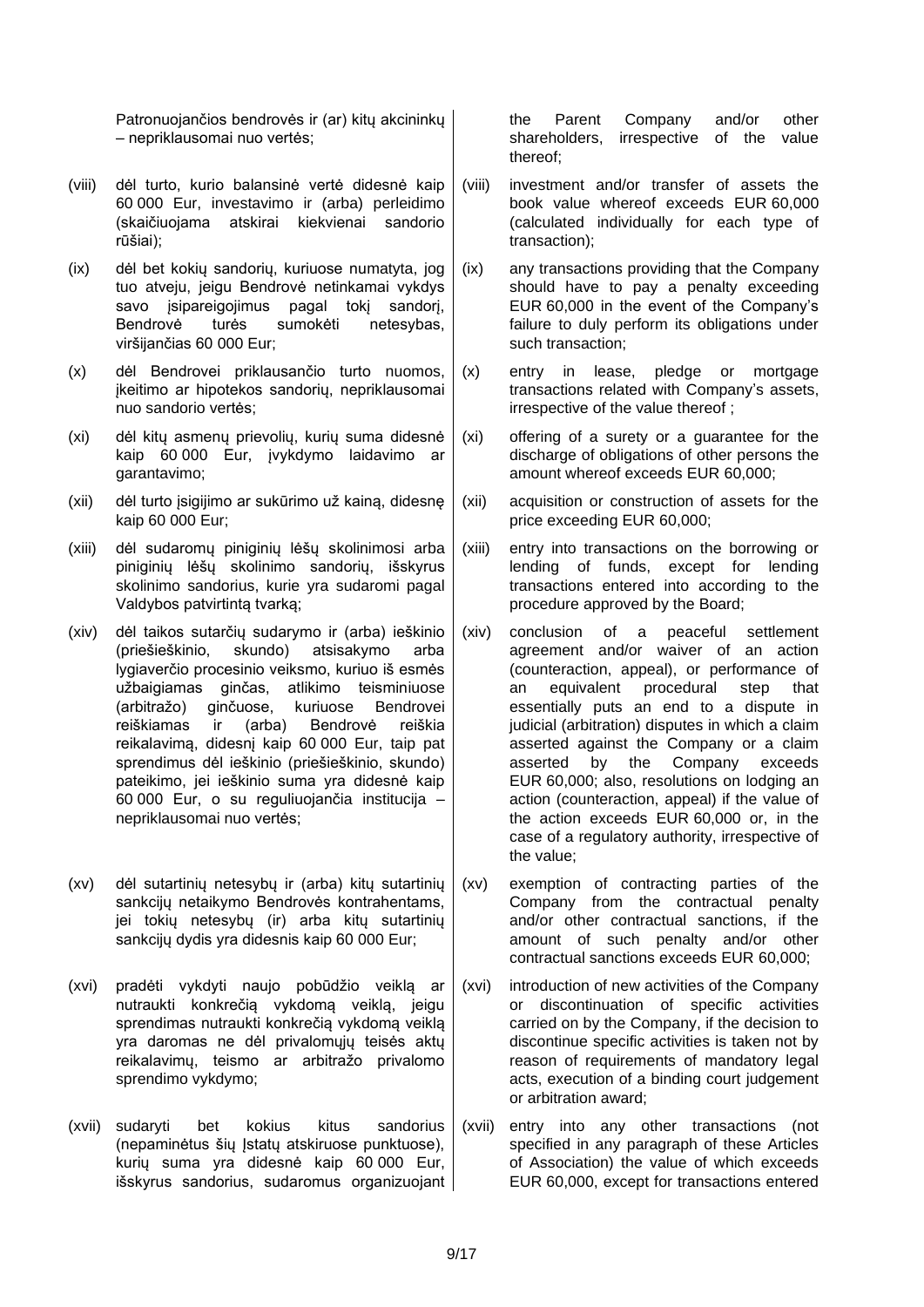- (xviii) atsižvelgdama į vidaus audito metu nustatytus trūkumus ir pateiktas rekomendacijas, dėl veiksmų plano, skirto trūkumams pašalinti ir rekomendacijoms įgyvendinti, tvirtinimo; stebi veiksmų plano įgyvendinimą;
- (xix) dėl kituose teisės aktuose, šiuose Įstatuose, Susirinkimo ir Valdybos sprendimais Valdybos kompetencijai priskirtų klausimų;
- (xx) dėl kitų klausimų, dėl kurių į Valdybą kreipiasi bent vienas Valdybos narys.
- <span id="page-9-0"></span>36. Valdyba priima sprendimą dėl Bendrovės kaip turtinio komplekso ar esminių jos dalių perleidimo (reikalingas Susirinkimo pritarimas).
- 37. Valdyba, prieš priimdama šių Įstatų 36 straipsnyje nurodytą sprendimą, turi gauti Susirinkimo pritarimą arba atidėti tokio sprendimo įsigaliojimą iki to momento, kai bus gautas reikalingas Susirinkimo pritarimas. Susirinkimo pritarimas nepanaikina Valdybos atsakomybės už priimtus sprendimus.
- 38. Valdyba, priimdama Įstatų 35 straipsnyje ir 36 straipsnyje nurodytus sprendimus dėl sandorių sudarymo, tvirtina esmines šių sandorių sąlygas bei įgalioja Generalinį direktorių arba kitą jo įgaliotą asmenį suderinti kitas (neesmines) tokių sandorių sąlygas sudarant atitinkamus sandorius ir kitus susitarimus ar dokumentus Bendrovės vardu.

## **7.3. Posėdžiai ir kiti Valdybos procedūriniai veiklos klausimai**

39. Valdyba savo sprendimus priima Valdybos posėdžiuose, kurių rengiama tiek, kiek reikalinga, kad Valdyba galėtų tinkamai vykdyti savo funkcijas ir priimti jos kompetencijai priskirtus sprendimus. Valdybos posėdžių sušaukimo ir balsavimo juose tvarka, kiti procedūrinio pobūdžio klausimai yra reglamentuoti taip, kaip numato ABĮ bei susiję teisės aktai ir detalizuojami Valdybos darbo reglamente, kurį tvirtina Valdyba.

prekybą gamtinių dujų biržoje; into when organising trading on the natural gas exchange;

- (xviii) approval of the action plan for the elimination of weaknesses and implementation of recommendations, with due consideration of weaknesses identified and recommendations provided during the internal audit; the Board shall monitor the implementation of the action plan;
- (xix) issues attributed to the competence of the Board according to other legal acts, these Articles of Association and resolutions of the Meeting and the Board.
- (xx) other issues that at least one member of the Board asks the Board to address.
- 36. The Board shall resolve on the transfer of the Company as a property complex or essentials elements thereof (subject to the approval of the Meeting).
- 37. Prior to adopting a resolution specified in Article 36 of these Articles of Association, the Board must receive the approval of the Meeting or postpone the entry of such resolution into force until the required approval of the Meeting is received. The approval of the Meeting shall not void the liability of the Board for the adopted resolutions.
- 38. The Board, when adopting resolutions indicated in Article 35 and 36 of the Articles of Association regarding the entry into transactions, shall approve material terms and conditions of such transactions and shall authorise the CEO or another person authorised by CEO to coordinate other (nonmaterial) terms and conditions of such transactions by entering into relevant transactions and other agreements or executing documents on behalf of the Company.

## **7.3. Meetings and other procedural issues of operations of the Board**

39. The Board shall adopt its resolutions at the meetings of the Board, which shall be convened as often as needed for the Board to duly perform its functions and to adopt resolutions within its competence. The regulation of the convocation of Board meetings and the voting procedure as well as other procedural issues shall be as provided by the Law on Companies and related legal acts, and shall be defined in detail in the rules of procedure of the Board, which shall be approved by the Board.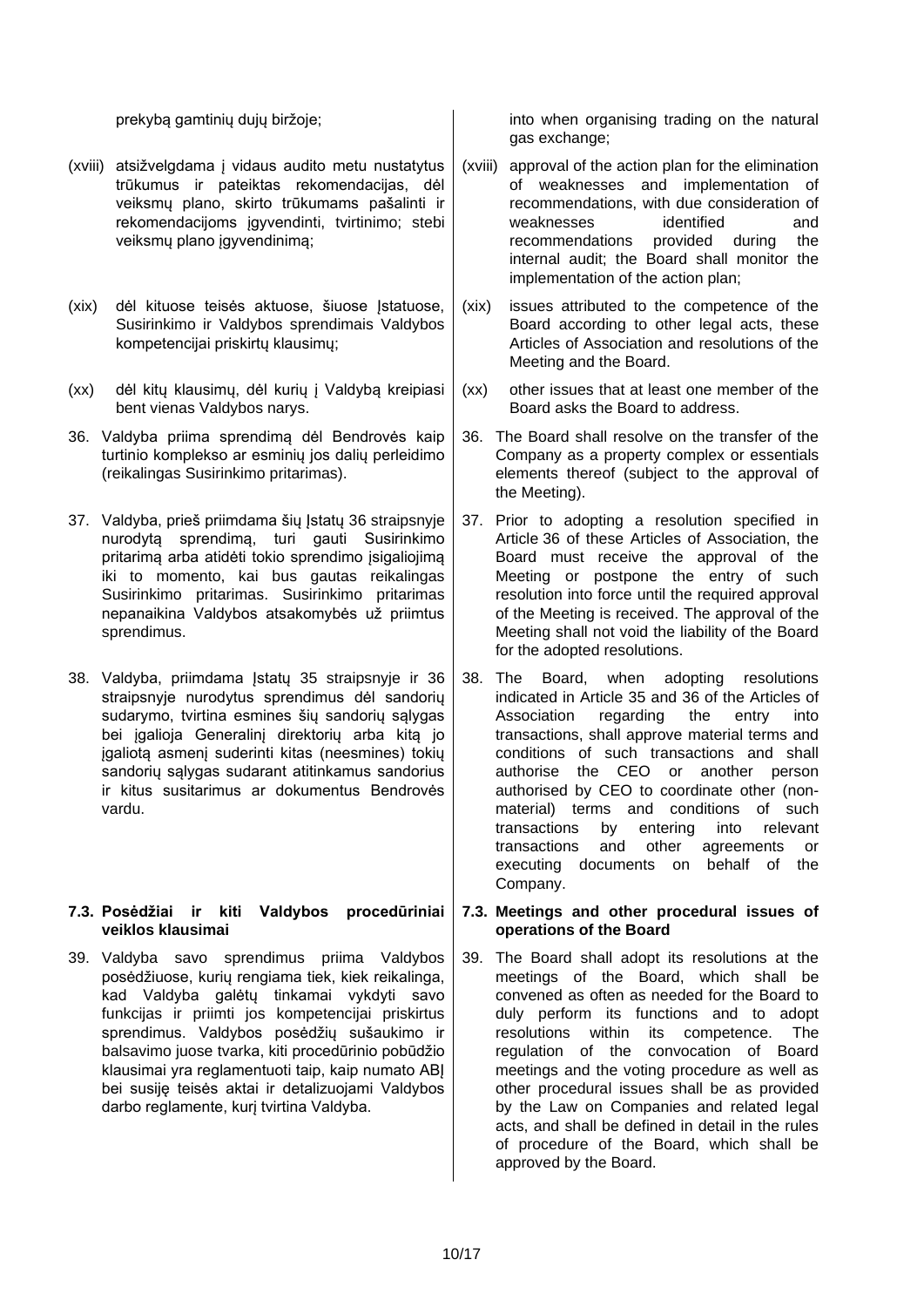- 40. Valdyba iš savo narių renka Valdybos pirmininką. Valdybos pirmininko nepertraukiamos kadencijos laikas yra ne ilgesnis kaip 4 metai iš eilės.
- 41. Valdybos nariai, negalintys tiesiogiai dalyvauti Valdybos posėdyje, turi dėti pastangas iš anksto balsuoti raštu arba balsuoti elektroninių ryšių ir (arba) telekonferencinio ryšio priemonėmis, jeigu užtikrinamas perduodamos informacijos saugumas ir galima nustatyti balsavusio asmens tapatybę, ir tokie Valdybos nariai laikomi dalyvavusiais posėdyje.
- 42. Valdybos narys neturi teisės atsisakyti balsuoti ar susilaikyti balsuojant, išskyrus įstatymuose ir šiuose Įstatuose numatytus atvejus. Jei Valdybos narys dalyvauja (balsuoja, dalyvauja diskusijose ar pan.) priimant sprendimą, kuris yra susijęs (tiesiogiai arba netiesiogiai) ir su atitinkamo Valdybos nario asmeniniais interesais, atitinkamas Valdybos narys privalo nedelsiant susilaikyti nuo bet kokių veiksmų vykdant savo funkcijas ir informuoti apie esamą interesų konfliktą Valdybą. Valdyba sprendžia dėl Valdybos nario nušalinamo nuo balsavimo priimant sprendimą konkrečiu klausimu. Nušalinus Valdybos narį nuo balsavimo priimant sprendimą konkrečiu klausimu, atitinkamas sprendimas yra priimamas likusių Valdybos narių, kurie nebuvo nušalinami nuo balsavimo konkrečiu klausimu, balsų dauguma. Jeigu Valdyba negali priimti sprendimo, nes nei vienas Valdybos narys dėl interesų konflikto negali balsuoti atitinkamu klausimu, atitinkamą sprendimą dėl Valdybos narių nušalinimo priima Susirinkimas.
- 43. Valdyba gali priimti sprendimus ir jos posėdis laikomas įvykusiu, kai jame dalyvauja 2 ir daugiau Valdybos narių. Balsavimo metu kiekvienas narys turi vieną balsą. Valdybos sprendimas laikomas priimtu, kai "už" sprendimo priėmimą balsavo daugiau Valdybos narių nei "prieš". Balsams "už" ir "prieš" pasiskirsčius po lygiai, lemia Valdybos pirmininko balsas.
- 44. Bendrovė privalo užtikrinti tinkamas Valdybos ir Valdybos narių darbo Valdyboje sąlygas, suteikti darbui būtinas technines ir organizacines priemones. Valdyba, suderinusi su Generaliniu direktoriumi, paskiria nuolatinį Valdybos posėdžių
- 40. The Board shall elect the chairperson of the Board from among its members. The continuous term of office of the chairperson of the Board shall be the maximum of four consecutive years.
- 41. Members of the Board who cannot directly attend the meeting of the Board must put every effort to vote in writing in advance or to vote by electronic and/or teleconferencing means of communication, provided the security of the transmitted information is ensured and it is possible to identify the person who is voting, and such members of the Board shall be deemed to be present at the meeting.
- 42. A member of the Board can neither refuse to vote nor abstain, except in cases specified by laws and these Articles of Association. Should a member of the Board participate (vote, participate in discussions, etc.) in the adoption of a resolution that is also related (whether directly or indirectly) to the personal interests of the relevant member of the Board, the relevant member of the Board must immediately abstain from any actions when performing his/her functions and inform the Board about the existing conflict of interest. The Board shall decide on the member's suspension from voting on a resolution regarding the specific issue. If a member is suspended from voting on a resolution regarding the specific issue, the relevant resolution shall be adopted by the majority vote of the remaining members of the Board who have not been suspended from voting on the specific issue. Should the Board be unable to adopt a resolution because not a single member of the Board can vote on the relevant issue due to the conflict of interest, the Meeting shall adopt a relevant resolution regarding the suspension of members of the Board.
- 43. The Board shall be entitled to adopt resolutions and its meeting shall be considered to have been held if it is attended by at least two members of the Board. During voting each member shall have one vote. A resolution of the Board shall be considered adopted if more votes of members of the Board are cast in favour of the decision than against it. In case of a tie vote, the chairperson of the Board shall have the casting vote.
- 44. The Company must ensure adequate working conditions for the Board and adequate conditions for activities of Board members, and to provide technical and organisational means required for activities on the Board. The Board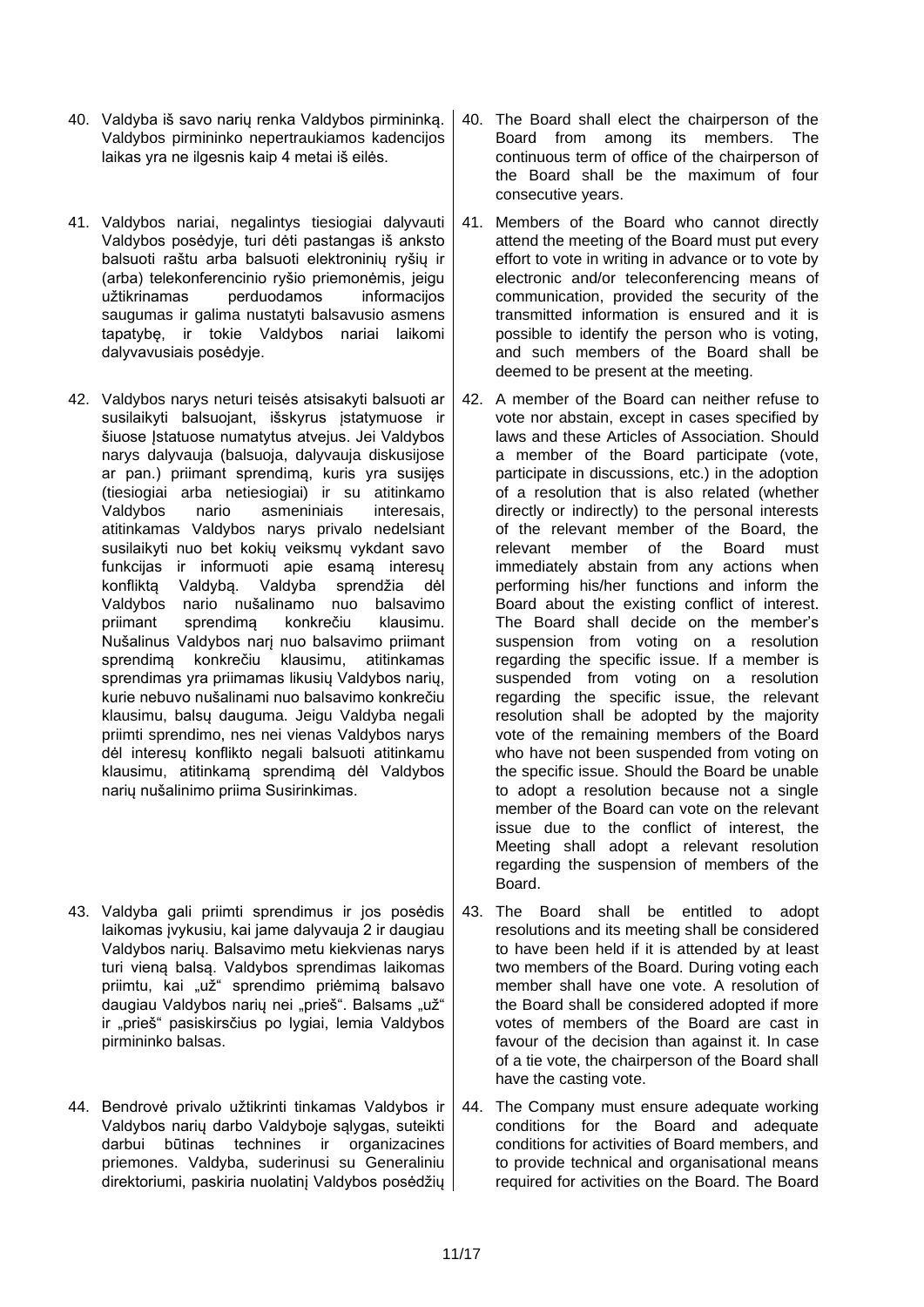sekretorių – Bendrovės darbuotoją, kuris vykdo Valdybos darbo reglamente ir Įmonių grupės korporatyvinio valdymo politikoje nurodytas funkcijas.

- 45. Valdybos narys turi teisę susipažinti su visais Bendrovės dokumentais bei visa Bendrovės informacija.
- 46. Valdyba ne rečiau kaip kartą per metus atlieka savo veiklos vertinimą ir poreikių analizę, kad nustatytų, kokios kompetencijos narių reikia siekiant Bendrovės ir Įmonių grupės tikslų, ir apie savo veiklos vertinimo ir poreikių analizės rezultatus Valdyba praneša Susirinkimui bei ASK.
- 47. Bendrovės valdyba atsiskaito už savo veiklą, pateikdama Susirinkimui metinę savo veiklos Bendrovės valdyboje ataskaitą, įskaitant informaciją apie priimtus sprendimus bei metinį veiklos įsivertinimą. Ši ataskaita gali būti teikiama Bendrovės metiniame veiklos pranešime.
- 48. Kiti su Valdybos sudarymu ir Valdybos sprendimų priėmimu susiję klausimai nesiskiria nuo ABĮ nustatyto jų reglamentavimo.

## **VIII. GENERALINIS DIREKTORIUS VIII. CHIEF EXECUTIVE OFFICER**

## **8.1. Generalinio direktoriaus paskyrimas 8.1. Appointment of the CEO**

- 49. Generalinis direktorius yra vienasmenis Bendrovės valdymo organas, kurį skiria Valdyba, atsižvelgdama į ASK rekomendacijas. Generalinis direktorius yra atskaitingas Valdybai.
- 50. Generaliniu direktoriumi turi būti fizinis asmuo. Generaliniu direktoriumi negali būti:
- (i) asmuo, einantis priežiūros organo, valdymo organo ar vadovaujančiojo darbuotojo pareigas energetikos bendrovėje, vykdančioje elektros energijos gamybos ir (ar) tiekimo veiklą arba gamtinių dujų gavybos ir (ar) tiekimo veiklą;
- (ii) asmuo, kuris kitais teisės aktuose nustatytais pagrindais neturi teisės eiti šių pareigų.
- 51. Valdyba, vertindama kandidato į Generalinius direktorius tinkamumą eiti šias pareigas, įvertina jo atitikti šiuose Istatuose ir teisės aktuose

in coordination with the CEO shall appoint the permanent secretary of the meetings of Board who shall be an employee of the Company and shall perform the functions specified in the rules of procedure of the Board and in the corporate governance policy of the Group of Companies.

- 45. A member of the Board shall have the right of access to all documents of the Company and all information of the Company.
- 46. The Board shall perform the self-assessment and the analysis of its needs at least once a year in order to establish which competence of its members is required to achieve the goals of the Company and the Group of Companies, and the Board shall communicate the results of the self-assessment and the analysis of its needs to the Meeting and the RAC.
- 47. The Board of the Company shall account for its activities by providing the Meeting with its annual report of activities on the Board, including information about adopted resolutions and the annual self-assessment. The aforesaid report can be submitted within the framework of the annual operating report of the Company.
- 48. Other issues related to the constitution and decision-making of the Board shall be within the regulation provided by the Law on Companies.

- 49. The CEO shall be the single-person management body of the Company appointed by the Board with regard to the recommendations of the RAC. The CEO shall report to the Board.
- 50. The CEO must be a natural person. The following persons cannot be the CEO:
- (i) a person holding the office of a member of the supervisory body, management body or an executive office in an energy company engaged in the business of electricity production and/or supply or natural gas production and/or supply;
- (ii) a person who does not have the right to hold this office on any other grounds set in legal acts.
- 51. The Board, assessing suitability of a candidate for the CEO for holding this office, shall evaluate candidate conformity to requirements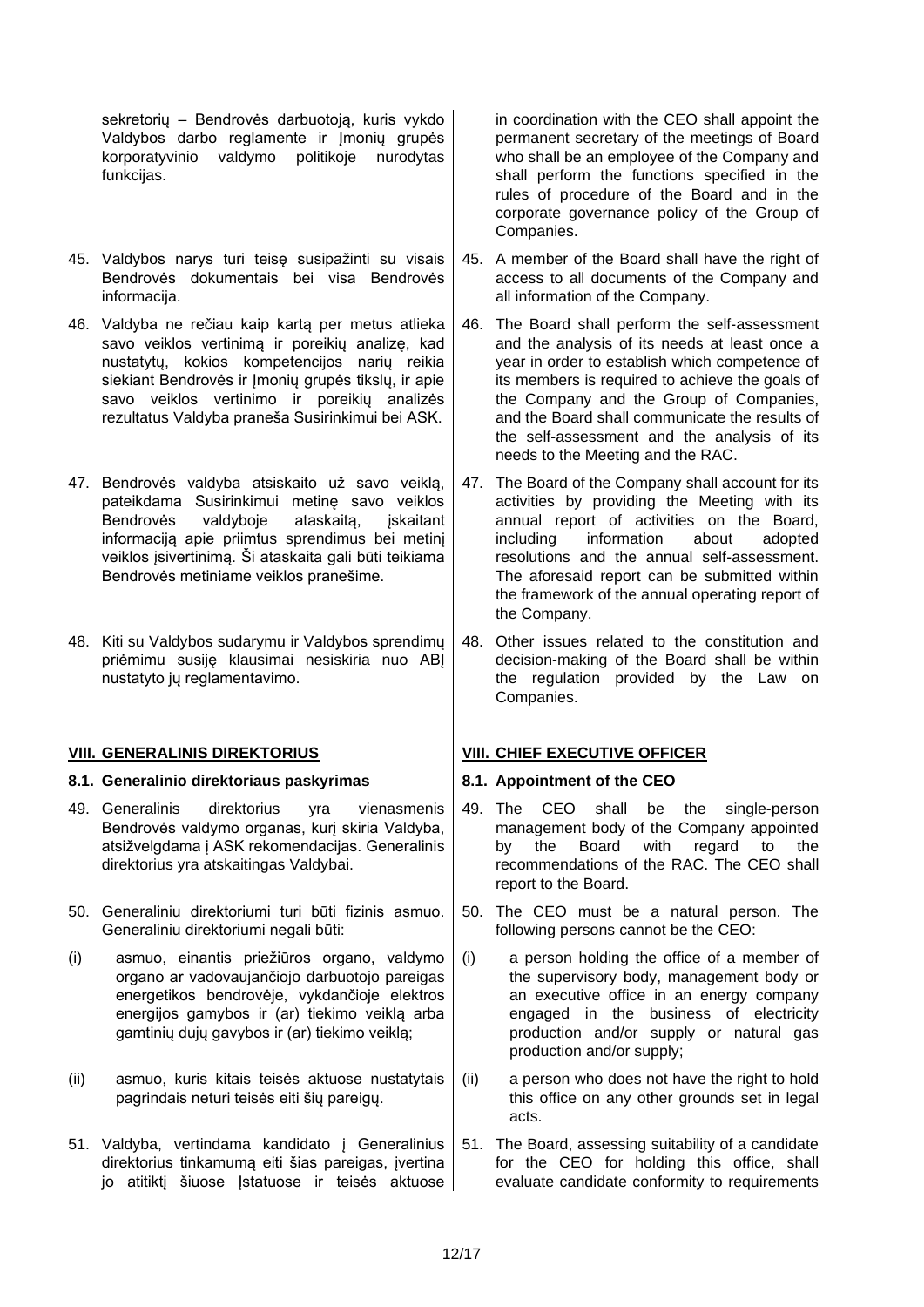nustatytiems reikalavimams ir tuo tikslu gali pareikalauti iš kandidato pateikti šią atitiktį pagrindžiančius dokumentus ir (ar) kreiptis į kompetentingas valstybės institucijas dėl reikalingos informacijos apie kandidatą suteikimo.

- 52. Kandidatas į Generalinio direktoriaus pareigas privalo pateikti Valdybai rašytinį sutikimą kandidatuoti į Generalinio direktoriaus pareigas ir kandidato interesų deklaraciją, joje nurodydamas visas aplinkybes, dėl kurių galėtų kilti kandidato interesų konfliktas, t. y. situacija, kai tokio asmens asmeniniai interesai būtų susiję (tiesiogiai ar netiesiogiai) su sprendimais, kuriuos priiminėtų toks asmuo, arba pavedimais, kuriuos vykdytų toks asmuo, eidamas Generalinio direktoriaus pareigas. Atsiradus naujoms aplinkybėms, dėl kurių galėtų kilti Generalinio direktoriaus interesų konfliktas, Generalinis direktorius apie tokias naujas aplinkybes privalo nedelsiant raštu informuoti Valdybą.
- 53. Eiti kitas pareigas ar dirbti kitą darbą, įskaitant pareigas Bendrovėje, ir kituose juridiniuose asmenyse, kurių dalyviu yra Bendrovė, Generalinis direktorius gali tik gavęs išankstinį Valdybos sutikimą, išskyrus pedagoginę, kūrybinę bei autorinę veiklą, dalyvavimą profesinėse energetikų bei energetikos įmones ar energijos išteklių biržų operatorius vienijančiose asociacijose, visuomeninėse organizacijose, kurios yra susijusios su išimtinai asmeninių arba (ir) šeimos poreikių tenkinimu, – kurių atžvilgiu minėto Valdybos sutikimo nereikia, tačiau apie tokias pareigas privalu informuoti Valdybą.
- 54. Generalinis direktorius, prieš pradėdamas dirbti, pasirašo įsipareigojimą neatskleisti Bendrovės komercinių (gamybinių) paslapčių ir konfidencialios informacijos, kuris gali būti įtvirtintas darbo sutartyje arba pasirašomas atskirai.
- 55. Kitas Generalinio direktoriaus rinkimo, atšaukimo, kadencijos nustatymo taisykles reglamentuoja ABI ir kiti taikytini teisės aktai.

## **8.2. Generalinio direktoriaus kompetencija 8.2. Competence of the CEO**

- 56. Generalinio direktoriaus kompetencija nesiskiria nuo ABĮ nustatytos bendrovės vadovo kompetencijos, išskyrus šių Įstatų 57 straipsnyje nurodytą papildomą Generalinio direktoriaus kompetenciją.
- 57. Generalinis direktorius (papildoma Generalinio direktoriaus kompetencija):

set in these Articles of Association and legal acts and for this purpose may demand from the candidate to present documents proving such conformity and/or address competent authorities for provision of necessary information about the candidate.

- 52. A candidate for the office of the CEO must provide the Board with a written consent to run for the office of the CEO and a declaration of interests of the candidate, indicating in it all circumstances, which could give rise to a conflict of interest of the candidate, i.e. a situation when personal interests of such person would be related, either directly or indirectly, to resolutions to be adopted by such person or to commissions to be performed by such person in his/her line of duty as the CEO. In case of appearance of new circumstances, which could give rise to a conflict of interest of the CEO, the CEO must immediately inform the Board in writing about such new circumstances.
- 53. The CEO may hold another office or have another job, including offices in the Company and other legal entities that the Company is a member of only upon obtaining a prior consent of the Board, except for teaching, creative and author's activities, participation in professional associations of energy specialists and associations uniting energy companies and energy resources exchange operators, public organisations that are exclusively related to satisfaction of personal and/or family needs – no consent of the Board is required for it; however, the Board must be informed about holding such office.
- 54. Before starting his/her work, the CEO shall sign an undertaking not to disclose commercial (trade) secrets of the Company and confidential information, which may be included into the employment contract or signed separately.
- 55. Other rules for the election, removal or setting the term of office of the CEO shall be regulated by the Law on Companies and other applicable legal acts.

- 56. The competence of the CEO shall be as prescribed for the chief executive by the Law on Companies, except for the additional competence of the CEO provided by Article 57 of these Articles of Association.
- 57. The CEO shall (additional competence of the CEO):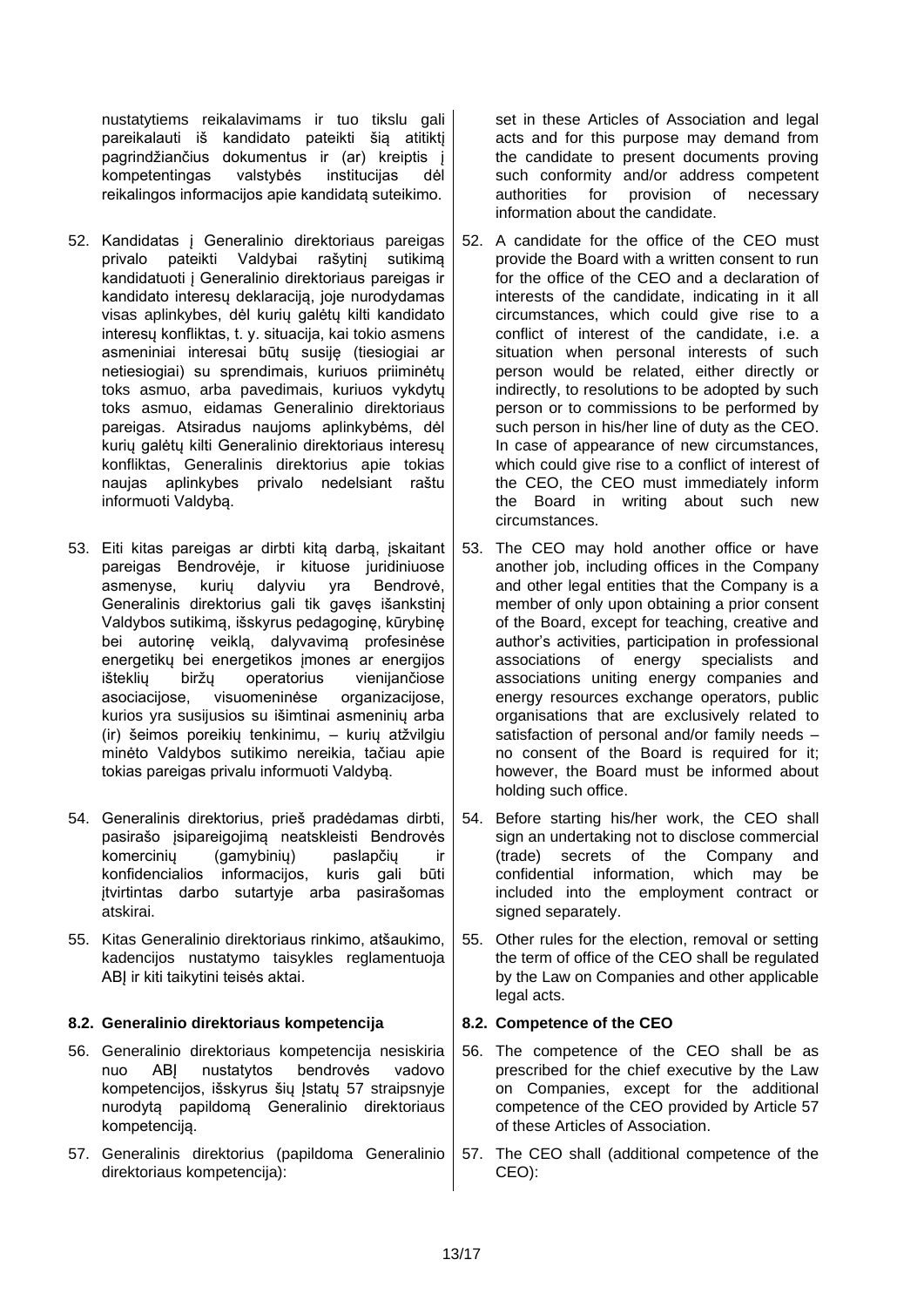- (i) kontroliuoja kasdienę Bendrovės veiklą, priima sprendimus dėl Bendrovės veiklos;
- (ii) užtikrina Bendrovės strategijos įgyvendinimą, Susirinkimo, Valdybos sprendimų įgyvendinimą Bendrovėje;
- (iii) sudaro sandorius Bendrovės vardu. Sandorius, dėl kurių sudarymo arba dėl pritarimo tokius sandorius sudaryti sprendimą turi priimti Valdyba ar Valdyba ir Susirinkimas pagal šiuos Įstatus, Generalinis direktorius gali sudaryti tik esant išankstiniam atitinkamo organo sprendimui arba atidedant sandorio įsigaliojimą iki to momento, kai bus gauti reikalingi sprendimai;
- (iv) teikia Valdybai Bendrovės strategijos projektą, metinio biudžeto ir veiklos plano projektus bei pasiūlymus dėl veiklos biudžeto, kitus Valdybos svarstymui ir tvirtinimui Bendrovės teikiamus dokumentų projektus;
- (v) teikia pasiūlymus Valdybai dėl Bendrovės veiklos biudžeto koregavimo biudžetinių metų eigoje (jei reikalinga);
- (vi) užtikrina resursų ir išteklių, reikalingų Bendrovės organų vykdomai veiklai, skyrimą;
- (vii) teisės aktų nustatyta tvarka išduoda prokūras; (vii) issue powers of procuration following the
- (viii) užtikrina, kad Bendrovės auditoriui būtų pateikti visi sutartyje su auditoriumi ar audito įmone nurodytam patikrinimui reikalingi Bendrovės dokumentai bei informacija;
- (ix) užtikrina, kad vidaus auditoriui, kuris vykdo centralizuotą vidaus auditą Įmonių grupės mastu, būtų pateikti visi vidaus audito atlikimui reikalingi Bendrovės dokumentai bei informacija;
- (x) rengia Bendrovės veiklos plano įgyvendinimo veiksmų ataskaitą, teikia ją Valdybai;
- (xi) teisės aktų nustatyta tvarka užtikrina Bendrovės turto bei teisių ir teisėtų interesų apsaugą, saugias bei tinkamas darbo sąlygas, saugo Bendrovės komercines paslaptis ir konfidencialią informaciją; Generalinis direktorius priima sprendimus dėl komercinių (gamybinių) paslapčių ir konfidencialios informacijos klasifikacijos, žymėjimo, termino, naudojimo ir apsaugos taisyklių nustatymo

(i) control day-to-day activities of the Company, take decisions on activities of the Company;

- (ii) ensure implementation of the strategy of the Company, implementation of resolutions of the Meeting and the Board in the Company;
- (iii) enter into transactions on behalf of the Company. The CEO can enter into transactions the resolution on the entry into or on the approval of which, pursuant to these Articles of Association, shall be adopted by the Board or by the Board and the Meeting, only subject to a prior resolution of the relevant body or by postponing the entry of such transaction into force until the required resolution is passed;
- (iv) present to the Board a draft strategy of the Company, a draft annual budget and business plan, proposals regarding the operating budget, and other draft documents of the Company to be presented to the Board for consideration and approval;
- (v) make proposals to the Board regarding adjustment of the operating budget of the Company in the course of the budget year (if necessary);
- (vi) ensure assignment of resources necessary for activities to be performed by bodies of the Company;
- procedure laid down in legal acts;
- (viii) ensure that the auditor of the Company is provided with all information and documents of the Company necessary for the audit indicated in the agreement with the auditor or the audit company;
- (ix) ensure that all information and documents of the Company required for the internal audit are provided to the internal auditor performing the centralised internal audit of the Group of Companies;
- (x) prepare a report on implementation of business plan of the Company and present it to the Board;
- (xi) acting under the procedure set by legal acts, ensure protection of the assets and rights and lawful interests of the Company and safe and suitable working conditions, keep commercial secrets of the Company and protect confidential information of the Company. The CEO shall take decisions on establishing rules for classification, marking, term, use and protection of commercial (trade) secrets and confidential information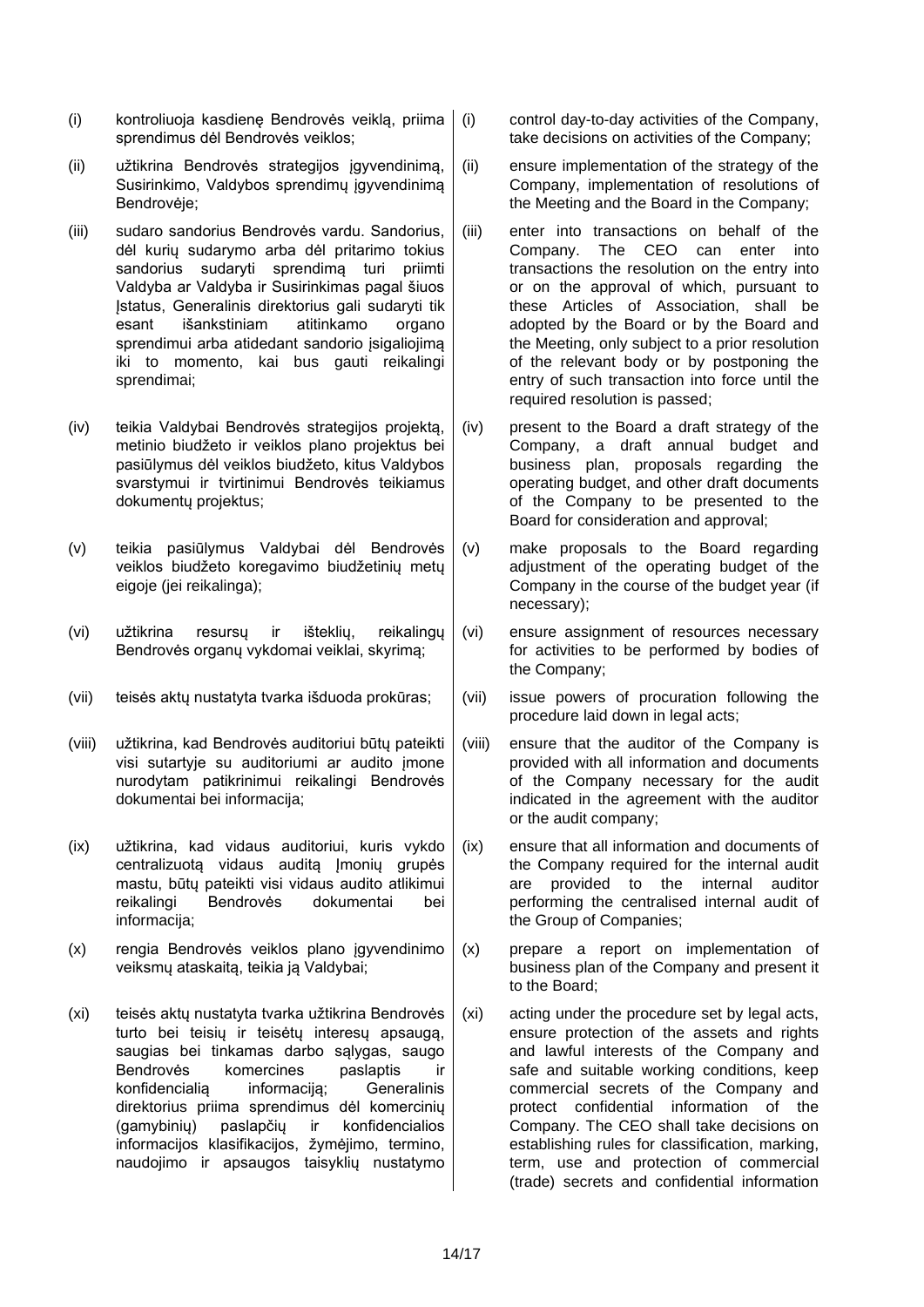- (xii) teikia Valdybai Bendrovės veiklos bei finansines ataskaitas ir ekonominės padėties prognozes, Valdybos posėdžiams būtinus dokumentus;
- (xiii) priima sprendimus kreiptis į AK, jeigu sandoris yra sudaromas su šalimi, susijusia su Patronuojančia bendrove, kaip numatyta šių Įstatų 58 punkte;
- (xiv) atlieka kitas ABĮ bei šiuose Įstatuose vadovo kompetencijai priskirtas funkcijas.
- 58. Generalinis direktorius priima sprendimus kreiptis į AK, jeigu sandoris yra sudaromas su šalimi, susijusia su Patruonuojančia bendrove, ir jeigu yra bent viena iš žemiau nurodytų sąlygų:
- (i) sudaromas neįprastinėmis rinkos sąlygomis; ir (ar)
- (ii) negali būti priskiriamas Bendrovės įprastinei ūkinei veiklai; ir (ar)
- (iii) daro reikšmingą įtaką Bendrovei, jos finansams, turtui ir įsipareigojimams. Sandoriai su šalimi, susijusia su Patronuojančia bendrove, laikomi darančiais reikšmingą įtaką Bendrovei, jos finansams, turtui ar įsipareigojimams, jeigu tokio sandorio bendra galima įtaka Bendrovei, išreikšta pinigais viršija 100 000 Eur. Šis Įstatų straipsnis netaikomas įprastiniams sandoriams sudaromiems organizuojant prekybą gamtinių dujų biržoje, pagal Įstatų 34 straipsnio (i) punkte Bendrovės valdybos patvirtintą Prekybos gamtinių dujų biržoje reglamentą, neatsižvelgiant į sandorio sumą.

## **8.3. Generalinio direktoriaus atsistatydinimas bei atšaukimas**

59. Generalinis direktorius turi teisę atsistatydinti pateikdamas rašytinį atsistatydinimo pranešimą Valdybai. Valdyba įstatymų nustatyta tvarka turi priimti sprendimą atšaukti Generalinį direktorių. Jeigu Valdyba nepriima sprendimo atšaukti Generalinį direktorių, su Generaliniu direktoriumi sudaryta sutartis pasibaigia įstatymų nustatyta tvarka ir terminais.

Bendrovėje; in the Company;

- (xii) provide the Board with operating and financial reports of the Company and forecasts of economic situation, documents necessary for meetings of the Board;
- (xiii) resolve on applying to the AC if a transaction is entered into with a party related to the<br>Parent Company, as provided in Parent Company, as provided in paragraph 58 of these Articles of Association;
- (xiv) perform other functions assigned to the competence of the head by the Law on Companies and these Articles of Association.
- 58. The CEO shall resolve on applying to the AC if a transaction is entered into with a party related to the Parent Company and if at least one of the following conditions is present:
- (i) the transaction is entered into under unusual market conditions; and/or
- (ii) the transaction cannot be classified as falling within normal economic activities of the Company; and/or
- (iii) the transaction has a significant impact on the Company and its finances, assets and liabilities. Transactions entered into with a party related to the Parent Company shall be considered as having a significant impact on the Company and its finances, assets and liabilities, if the total potential impact of such transaction on the Company in monetary terms exceeds EUR 100,000. This article of the Articles of Association shall not apply to normal transactions entered into when organising trading on the natural gas exchange according to the Regulation of Trading on the Natural Gas Exchange approved by the Board of the Company as stated in Article 34(i) of the Articles of Association, irrespective of the value of the transaction.

## **8.3. Resignation and removal of the CEO**

59. The CEO shall have the right to resign from his/her office by presenting a written resignation letter to the Board. The Board shall pass a resolution to remove the CEO following the procedure provided by the law. Should the Board fail to pass a resolution to remove the CEO, the contract concluded with the CEO shall expire following the procedure and timeframes provided by the law.

60. Generalini direktoriu atšaukus ar šiam 60. When the CEO is removed or resigns from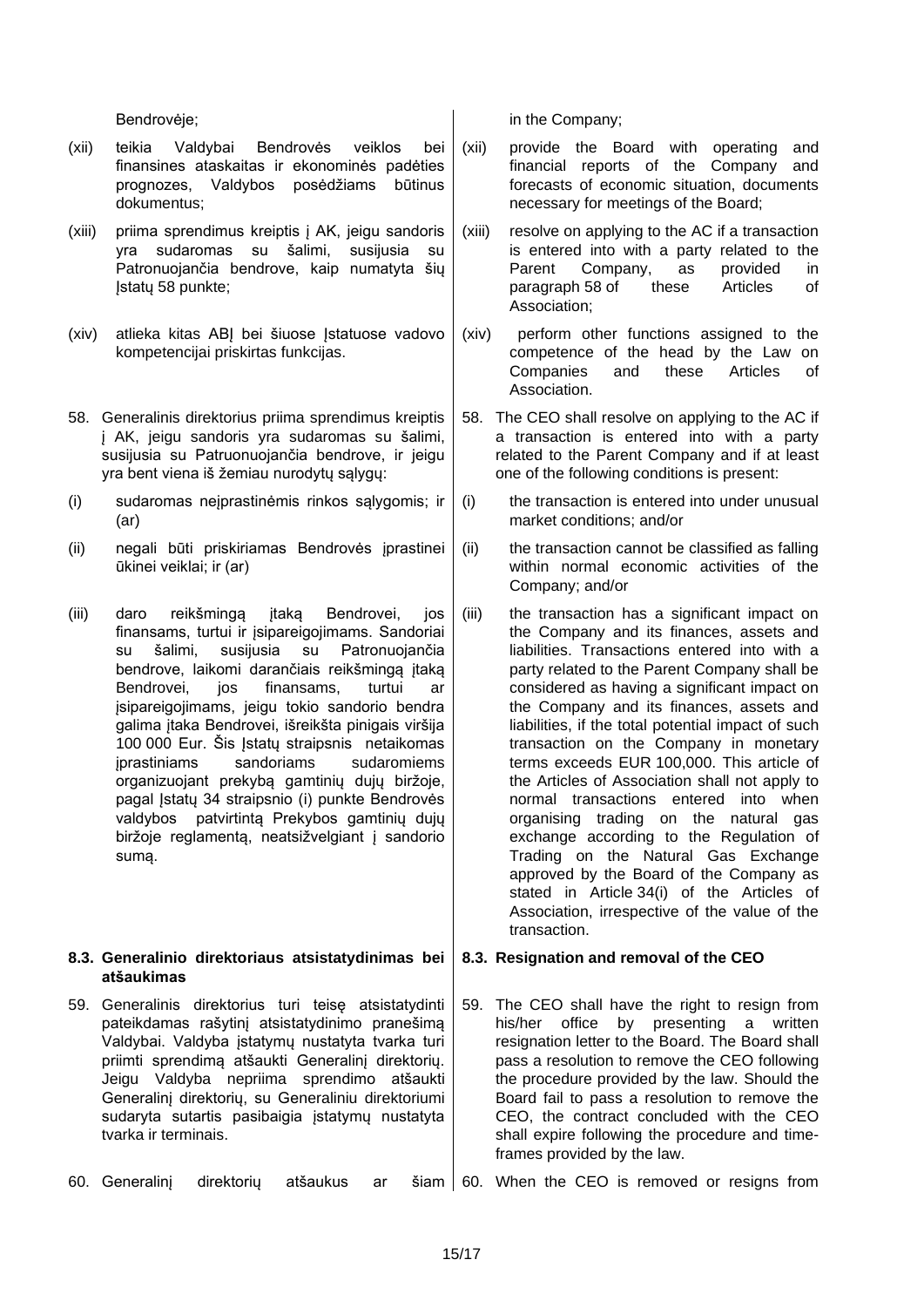atsistatydinus iš pareigų ABĮ nustatyta tvarka, Generalinis direktorius privalo perdavimopriėmimo aktu naujai paskirtam Generaliniam direktoriui arba, jeigu toks nėra paskirtas, Valdybos pirmininkui perduoti materialines<br>vertybes bei pagrindinius Bendrovės bei pagrindinius dokumentus.

- 61. Bendrovės pranešimai, kurie pagal LR įstatymus ir (ar) šiuos Įstatus turi būti paskelbti viešai, skelbiami Juridinių asmenų registro tvarkytojo leidžiamame elektroniniame leidinyje viešiems pranešimams skelbti. Jeigu LR įstatymuose ir (ar) šiuose Istatuose nenustatyta kitaip, kiti pranešimai gali būti pateikiami asmeniškai, paštu arba perduoti elektroninių ryšių priemonėmis.
- 62. Už pranešimų išsiuntimą ar jų įteikimą laiku atsako Generalinis direktorius arba jo tinkamai tam įgaliotas asmuo.

## **X. BENDROVĖS DOKUMENTŲ IR KITOS INFORMACIJOS PATEIKIMO AKCININKAMS TVARKA**

- 63. Akcininkui raštu pareikalavus, Bendrovė ne vėliau kaip per 7 kalendorines dienas nuo reikalavimo gavimo dienos privalo sudaryti akcininkui galimybę susipažinti ir (ar) pateikti kopijas šių dokumentų: Įstatų, metinių ir tarpinių finansinių ataskaitų rinkinių, Bendrovės metinių ir tarpinių pranešimų, auditoriaus (audito įmonės) išvadų bei audito ataskaitų, Susirinkimų protokolų ar kitų dokumentų, kuriais įforminti Susirinkimo sprendimai, akcininkų sąrašų, Valdybos narių sąrašų, kitų Bendrovės dokumentų, kurie turi būti vieši pagal įstatymus, jei šie dokumentai nėra susiję su Bendrovės komercine (gamybine) paslaptimi ar konfidencialia informacija.
- 64. Bendrovė sudaro akcininkui galimybę susipažinti su kita Bendrovės informacija ir akcininko prašymu informaciją susistemina pagal nurodytus kriterijus ir (ar) pateikia dokumentų kopijas, jeigu tokia informacija ir dokumentai akcininkui būtini vykdant kituose teisės aktuose numatytus reikalavimus ir akcininkas užtikrina tokios informacijos ir dokumentų konfidencialumą.

office following the procedure laid down in the Law on Companies, the CEO must hand over material assets and the principal documents of the Company to the newly appointed CEO or, if no CEO is appointed, to the chairperson of the Board by the handover and acceptance certificate.

## **IX. PRANEŠIMŲ PASKELBIMO TVARKA IX. PROCEDURE FOR ANNOUNCEMENT OF THE COMPANY'S NOTIFICATIONS**

- 61. Notices of the Company that have to be published according to the law of the RoL and/or these Articles of Association shall be published in the electronic publication for public notices published by the administrator of the Register of Legal Entities. Unless the laws of the RoL and/or these Articles of Association provide otherwise, other notices may be delivered in person, sent by mail or by electronic means of communication.
- 62. The CEO or a person duly authorised to do so shall be liable for the dispatch or the delivery of notices on time.

## **X. PROVISION OF DOCUMENTS AND OTHER INFORMATION OF THE COMPANY TO SHAREHOLDERS**

- 63. At the shareholder's written request the Company shall within seven calendar days from the date of the receipt of the request provide the shareholder with access to and/or copies of the following documents: the Articles of Association, sets of annual and interim financial statements, annual and interim reports of the Company, auditor's/audit company's reports and reports on audit, minutes of the Meeting or other documents containing resolutions of the Meeting, lists of the shareholders, lists of the members of the Board, other documents of the Company, which have to be public according to laws, provided that such documents are not related to the Company's commercial (trade) secret or confidential information.
- 64. The Company shall grant the shareholder access to other information of the Company and, at the shareholder's request, systematise information according to the indicated criteria and/or provide copies of documents, if such information and documents are necessary for the shareholder to meet the requirements prescribed by other legal acts and when the shareholder ensures the confidentiality of such